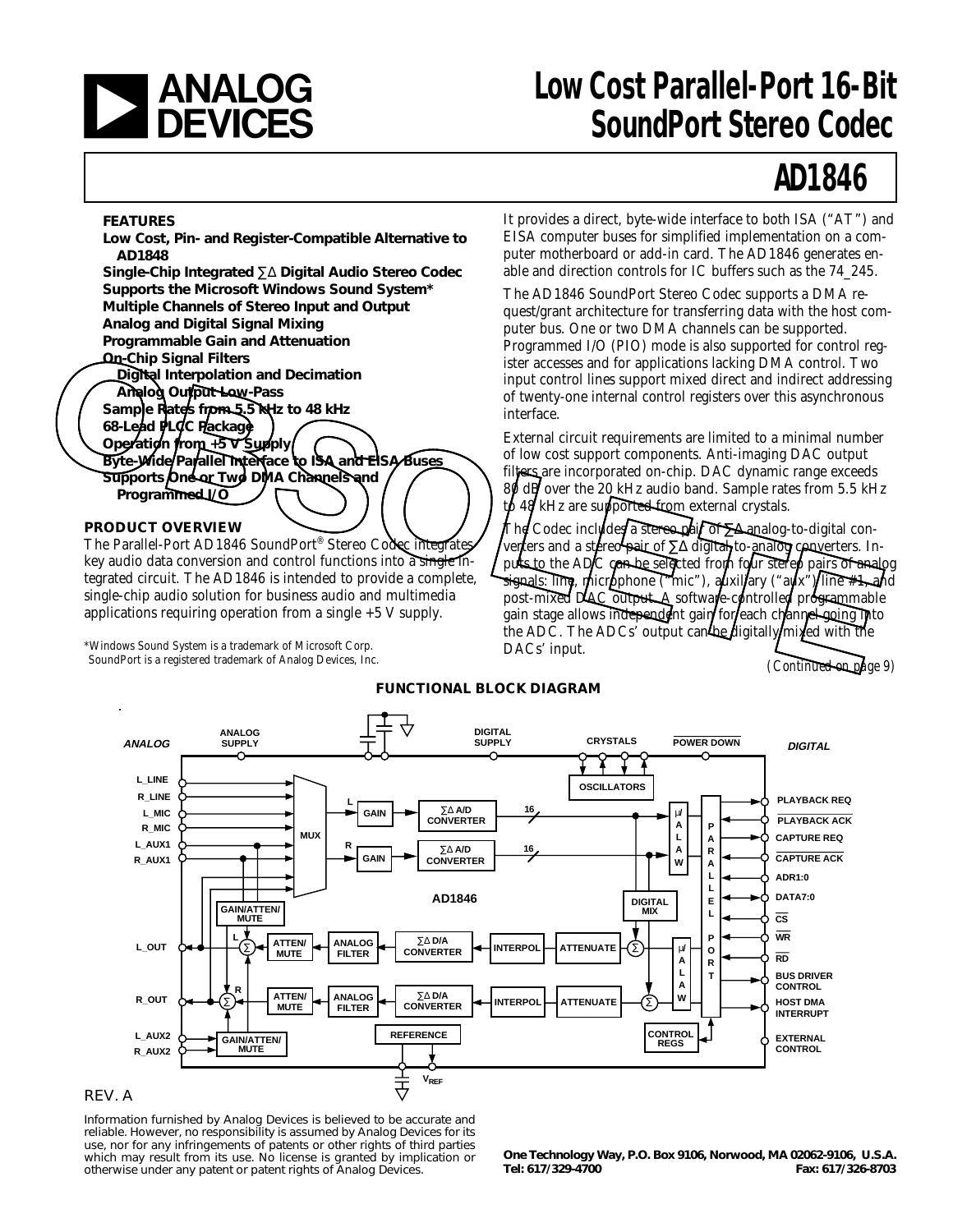# **AD1846–SPECIFICATIONS**

#### **STANDARD TEST CONDITIONS UNLESS OTHERWISE NOTED**

|                           |                 |     | Post-Autocalibrated         |
|---------------------------|-----------------|-----|-----------------------------|
| <b>Temperature</b>        | 25              | °C  | 0 dB Attenuation            |
| Digital Supply $(V_{DD})$ | 5.0             |     | Full Scale (0 dB)           |
| Analog Supply $(V_{CC})$  | 5.0             |     | 16-Bit Linear Mode          |
| Word Rate $(F_S)$         | 48              | kHz | No Output Load              |
| <b>Input Signal</b>       | 1007            | Hz  | Mute Off                    |
| Analog Output Passband    | 20 Hz to 20 kHz |     | <b>ADC</b> Input Conditions |
| <b>FFT Size</b>           | 4096            |     | Post-Autocalibrated         |
| V <sub>IH</sub>           | 2.4             |     | 0 dB Gain                   |
| $V_{IL}$                  | 0.8             |     | -1.0 dB Relative to         |
| $V_{OH}$                  | 2.4             |     | Line Input                  |
| $V_{OL}$                  | 0.4             |     | 16-Bit Linear Mode          |
|                           |                 |     |                             |

*DAC Output Conditions* Post-Autocalibrated 0 dB Attenuation Full Scale (0 dB) 16-Bit Linear Mode No Output Load Mute Off ADC Input Conditions -1.0 dB Relative to Full Scale Line Input 16-Bit Linear Mode Inputs Driven with Low Impedance (≈ 50 Ω) Source

|                                                                                                                                                                                  |      | Inputs Driven with Low Impedance ( $\approx$ 50 $\Omega$ ) Source |             |                                |                                                              |
|----------------------------------------------------------------------------------------------------------------------------------------------------------------------------------|------|-------------------------------------------------------------------|-------------|--------------------------------|--------------------------------------------------------------|
| ANALOG INPUT                                                                                                                                                                     |      | Min                                                               | <b>Typ</b>  | <b>Max</b>                     | <b>Units</b>                                                 |
| Pull Scale Input Voltage (RMS Kalues Asslume Sine Wave Input)<br>Mic<br>$MGE = 0$<br>$MGE = 1$<br>Input Impedance<br><b>Input Capacitance</b><br>PROGRAMMABLE GAIN AMPLIFIER-ADC |      | 2.5<br>$\dots$ 5<br>O.22<br>100                                   | 2.8<br>0.36 | 3.1<br>0.43<br>15 <sub>l</sub> | V rms<br>$V p-p$<br>V rms<br>$V p-p$<br>$V p-p$<br>$k\Omega$ |
|                                                                                                                                                                                  | Min  | <b>Typ</b>                                                        | <b>Max</b>  |                                | Units                                                        |
| Step Size (0 dB to 22.5 dB)<br>(All Steps Tested)                                                                                                                                | 1.0  | 1.5                                                               | 2.0         |                                | dB                                                           |
| PGA Gain Range Span                                                                                                                                                              | 21.0 | 22.5                                                              | 24.0        |                                | dB                                                           |

#### **AUXILIARY INPUT ANALOG AMPLIFIERS/ATTENUATORS**

|                                                                                                    | Min         | Typ         | Max         | <b>Units</b> |
|----------------------------------------------------------------------------------------------------|-------------|-------------|-------------|--------------|
| Step Size (+12 dB to -28.5 dB, Referenced to DAC Full Scale)                                       | 1.3         |             |             | dВ           |
| (-30 dB to -34.5 dB, Referenced to DAC Full Scale)<br><b>Auxiliary Gain/Attenuation Range Span</b> | 1.0<br>45.5 | 1.5<br>46.5 | 2.0<br>47.5 | dB<br>dB     |
| Auxiliary Input Impedance*                                                                         | 10          |             |             | $k\Omega$    |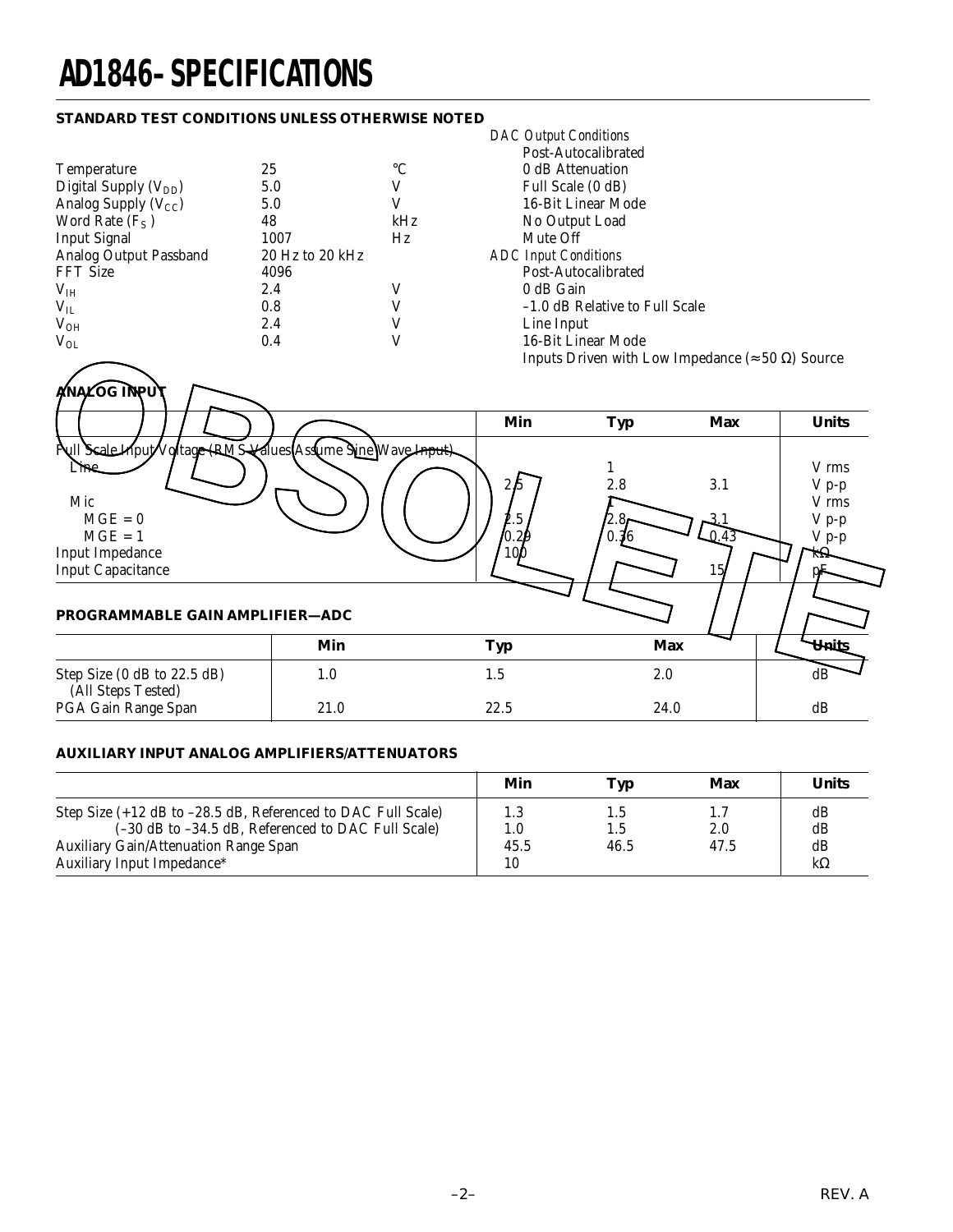#### **DIGITAL DECIMATION AND INTERPOLATION FILTERS\***

|                                     | Min              | Max               | <b>Units</b> |
|-------------------------------------|------------------|-------------------|--------------|
| Passband                            | U                | $0.4 \times F_S$  | Hz           |
| Passband Ripple                     |                  | $\pm 0.1$         | dB           |
| <b>Transition Band</b>              | $0.4 \times F_S$ | $0.6 \times F_S$  | Hz           |
| Stopband                            | $0.6 \times F_S$ | $\infty$          | Hz           |
| <b>Stopband Rejection</b>           | 74               |                   | dB           |
| <b>Group Delay</b>                  |                  | 30/F <sub>S</sub> |              |
| Group Delay Variation Over Passband |                  | 0.0               | us           |

#### **ANALOG-TO-DIGITAL CONVERTERS**

|                                                                | Min | <b>Typ</b> | Max       | <b>Units</b> |
|----------------------------------------------------------------|-----|------------|-----------|--------------|
| Resolution                                                     |     | 16         |           | <b>Bits</b>  |
| Dynamic Range (-60-dB Input,                                   | 70  | 75         |           | dB           |
| $THD + N$ Referenced to Full Scale, $A$ -Weighted)             |     |            |           |              |
| THD+N (Referenced to Full Scale)                               |     |            | 0.02      | $\%$         |
|                                                                |     | $-72$      | $-70$     | dB           |
| Signal-to-Intermodulation Distortion                           |     | 83         |           | dB           |
| ADC Crosstalk*                                                 |     |            |           |              |
| Line Inputs (Input L, Ground R, Read R;                        |     |            |           | dB           |
| Input R, Ground L, Read L)                                     |     |            |           |              |
| Line to MIC (Input LINE, Ground and                            |     |            |           |              |
| Select MIC, Read Both Channels)                                |     |            |           |              |
| Line to AUX1                                                   |     |            | 480,      | ŁdΒ          |
| Line to AUX2                                                   |     |            | $-80$     | .dB          |
| Gain Error (Full-Scale Span Relative to Nominal Input Voltage) |     |            | $\pm 10$  | $\%$         |
| Interchannel Gain Mismatch                                     |     |            | $\pm 0.5$ | aв           |
| (Difference of Gain Errors)                                    |     |            |           |              |
| <b>ADC</b> Offset Error                                        |     |            | 12        | mV           |

#### **DIGITAL-TO-ANALOG CONVERTERS**

|                                                                 | Min | Typ   | Max       | <b>Units</b> |
|-----------------------------------------------------------------|-----|-------|-----------|--------------|
| <b>Resolution</b>                                               |     | 16    |           | <b>Bits</b>  |
| Dynamic Range (-60 dB Input,                                    | 80  | 83    |           | dB           |
| THD+N Referenced to Full Scale, A-Weighted)                     |     |       |           |              |
| THD+N (Referenced to Full Scale)                                |     |       | 0.02      | %            |
|                                                                 |     | $-73$ | $-70$     | dB           |
| Signal-to-Intermodulation Distortion                            |     | 86    |           | dB           |
| Gain Error (Full-Scale Span Relative to Nominal Output Voltage) |     |       | $\pm 10$  | $\%$         |
| Interchannel Gain Mismatch                                      |     |       | $\pm 0.5$ | dB           |
| (Difference of L and R Gain Errors)                             |     |       |           |              |
| DAC Crosstalk* (Input L, Zero R, Measure                        |     |       | -80       | dB           |
| R_OUT; Input R, Zero L, Measure L_OUT)                          |     |       |           |              |
| Total Out-of-Band Energy*                                       |     |       | $-50$     | dB           |
| (Measured from $0.6 \times F_s$ to 96 kHz)                      |     |       |           |              |
| Audible Out-of-Band Energy*                                     |     |       | $-70$     | dB           |
| (Measured from $0.6 \times F_s$ to 20 kHz, Tested at 5.5 kHz)   |     |       |           |              |

\*Guaranteed Not Tested.

Specifications subject to change without notice.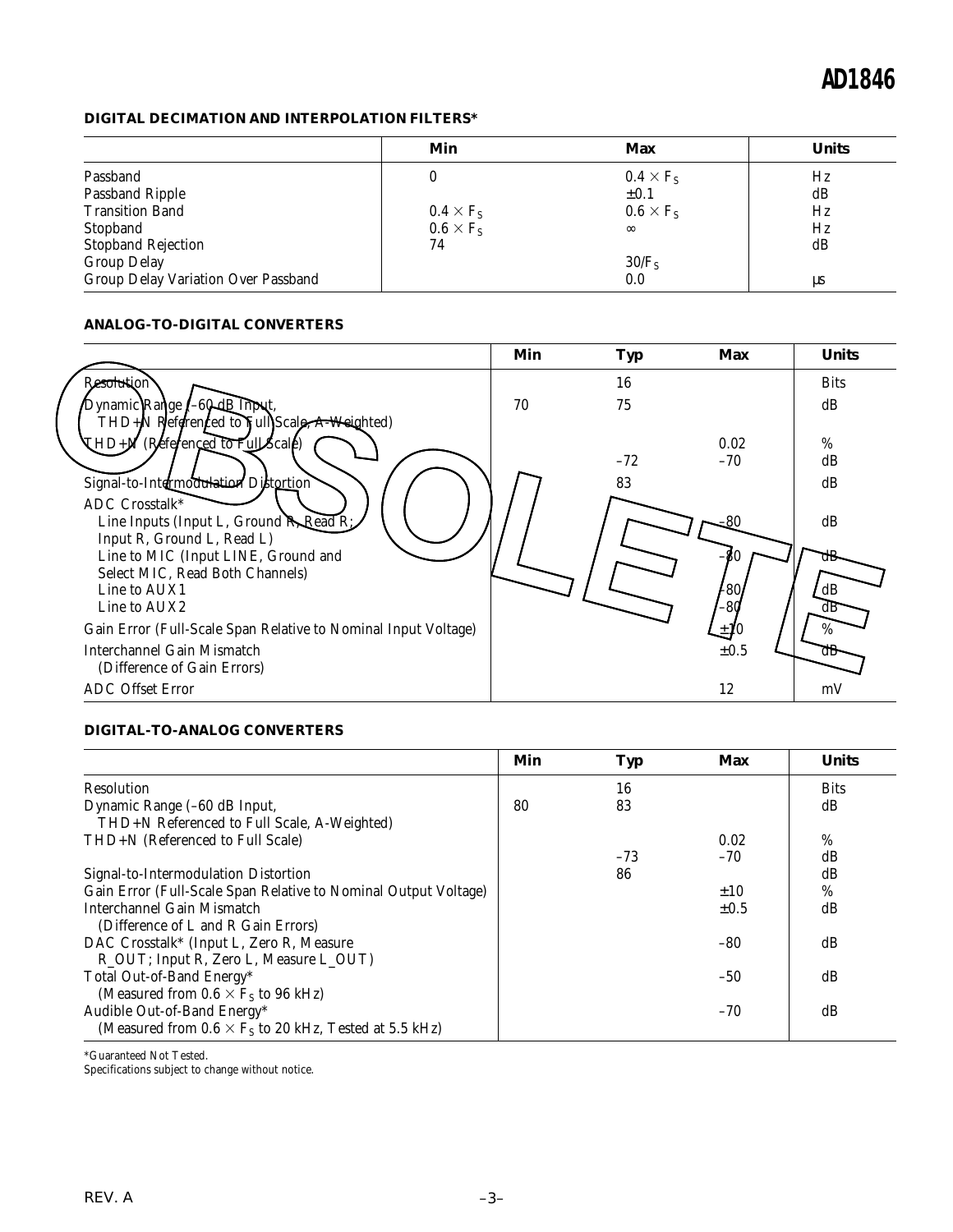#### **DAC ATTENUATOR**

|                                                                                    | Min     | Typ  | Max  | Units |
|------------------------------------------------------------------------------------|---------|------|------|-------|
| Step Size $(0$ dB to $-60$ dB)                                                     | 1.3     |      |      | dB    |
| (Tested at Steps 0 dB, -19.5 dB and -60 dB)<br>Step Size $(-60$ dB to $-94.5$ dB)* | $1.0\,$ |      | 2.0  | dB    |
| Output Attenuation Range Span*                                                     | 93.5    | 94.5 | 95.5 | dB    |

#### **ANALOG OUTPUT**

|                                         | Min  | <b>Typ</b> | <b>Max</b> | <b>Units</b>    |
|-----------------------------------------|------|------------|------------|-----------------|
| <b>Full-Scale Output Voltage</b>        |      | 0.707      |            | V rms           |
|                                         | 1.8  | 2.0        | 2.2        | $V p-p$         |
| Output Impedance*                       |      |            | 600        | Ω               |
| External Load Impedance                 | 10   |            |            | $k\Omega$       |
| Putput Capaditance*/                    |      |            | 15         |                 |
| External Load Capaoitance               |      |            | 100        | $\frac{pF}{pF}$ |
|                                         | 2.00 | 2.25       | 2.50       |                 |
| / REK<br>V <sub>REF</sub> Current Drive |      | 100        |            | μA              |
| $V_{REF}$ Output Impedance              |      |            |            | $k\Omega$       |
| Mute Attenuation of 0 dB                |      |            | $-80$      | dB              |
| Fundamental* (OUT)                      |      |            |            |                 |
| Mute Click                              |      |            |            |                 |
|                                         |      |            |            | mV              |
| ( Muted Output Minus Unmuted            |      |            |            |                 |
| Midscale DAC Output  )                  |      |            |            |                 |
|                                         |      |            |            |                 |
| <b>SYSTEM SPECIFICATIONS</b>            |      |            |            |                 |
|                                         |      |            |            |                 |
|                                         | Min  | <b>Typ</b> | Max        | <b>Units</b>    |
| Peak-to-Peak Frequency Response Ripple* |      |            | 1.0        |                 |
| (Line In to Line Out)                   |      |            |            |                 |
|                                         |      |            |            |                 |
| Differential Nonlinearity*              |      |            | $\pm 1$    | Bit             |
| <b>Phase Linearity Deviation*</b>       |      |            | 5          | Degrees         |

#### **STATIC DIGITAL SPECIFICATIONS**

|                                                            | Min    | Max              | <b>Units</b> |
|------------------------------------------------------------|--------|------------------|--------------|
| High Level Input Voltage $(VIH)$                           |        |                  |              |
| <b>Digital Inputs</b>                                      | 2.4    | $(V_{DD}) + 0.3$ |              |
| XTAL1/2I                                                   | 2.4    | $(V_{DD}) + 0.3$ |              |
| Low Level Input Voltage $(V_{IL})$                         | $-0.3$ | 0.8              |              |
| High Level Output Voltage ( $V_{OH}$ ) at $I_{OH} = -2$ mA | 2.4    |                  |              |
| Low Level Output Voltage ( $V_{OL}$ ) at $I_{OL} = 2$ mA   |        | 0.4              |              |
| <b>Input Leakage Current</b>                               | $-10$  | 10               | μA           |
| (GO/NOGO Tested)                                           |        |                  |              |
| <b>Output Leakage Current</b>                              | $-10$  | 10               | μA           |
| (GO/NOGO Tested)                                           |        |                  |              |

#### **DIGITAL MIX ATTENUATOR**

|                                                                    | Min     | Typ | Max  | Units |
|--------------------------------------------------------------------|---------|-----|------|-------|
| Step Size $(0$ dB to $-94$ dB)<br>(Tested at Steps 0 dB, -19.5 dB) |         |     | 2.0  | dB    |
| Output Attenuation Range Span*                                     | $-93.5$ |     | 95.5 | dB    |

\*Guaranteed, not tested.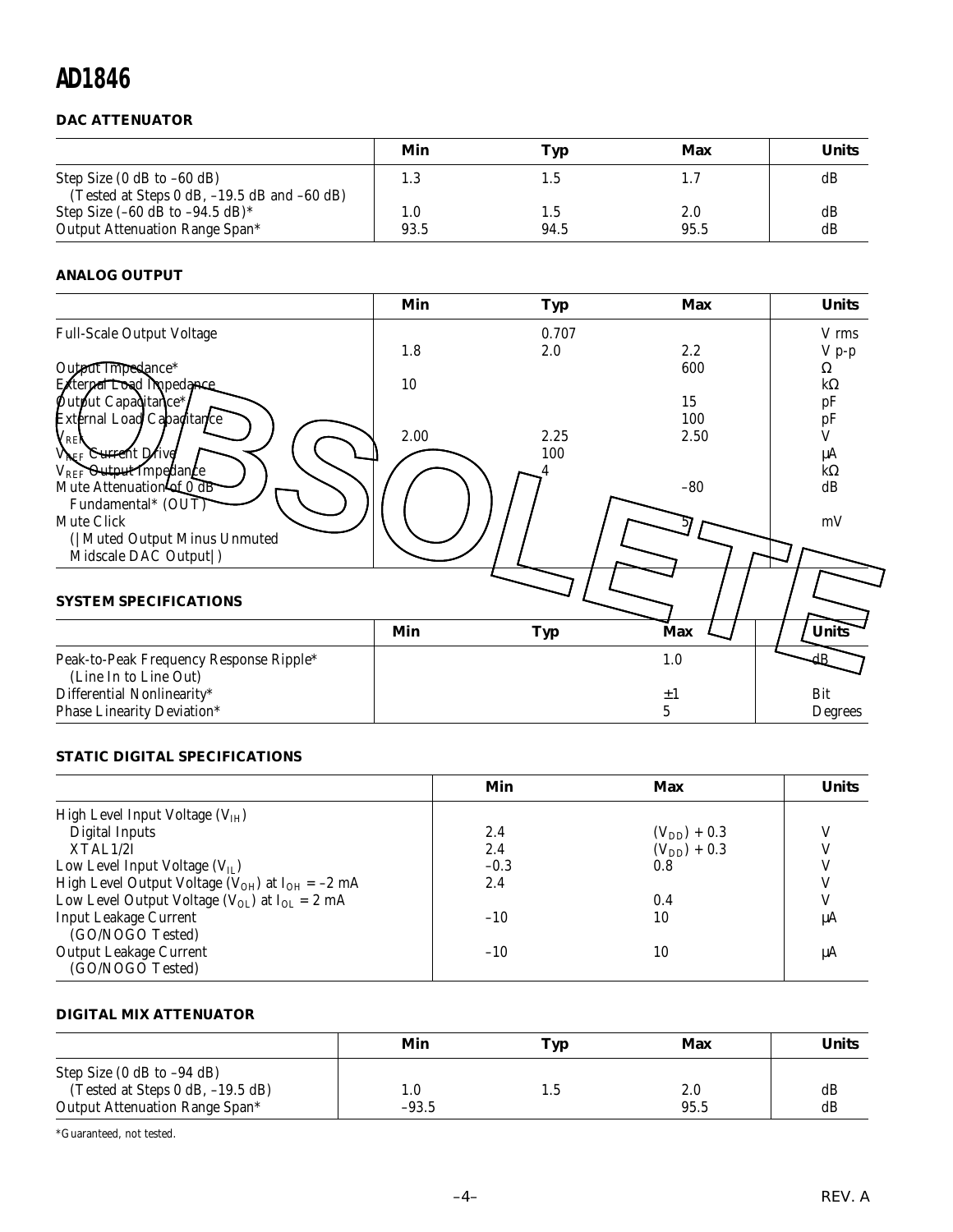#### **TIMING PARAMETERS (GUARANTEED OVER OPERATING TEMPERATURE RANGE)**

|                                                                                                                 | Min          | Max          | <b>Units</b>   |
|-----------------------------------------------------------------------------------------------------------------|--------------|--------------|----------------|
| $\overline{\text{WR}/\text{RD}}$ Strobe Width (t <sub>STW</sub> )                                               | 130          |              | ns             |
| $\overline{\text{WR}}$ /RD Rising to $\overline{\text{WR}}$ /RD Falling (t <sub>BWND</sub> )                    | 140          |              | ns             |
| Write Data Setup to $\overline{WR}$ Rising (t <sub>WDSU</sub> )                                                 | 10           |              | <sub>ns</sub>  |
| $\overline{\text{RD}}$ Falling to Valid Read Data (t <sub>RDDV</sub> )                                          | 20           | 40           | ns             |
| $\overline{\text{CS}}$ Setup to $\overline{\text{WR}}$ / $\overline{\text{RD}}$ Falling (t <sub>CSSU</sub> )    | 10           |              | ns             |
| $\overline{\text{CS}}$ Hold from $\overline{\text{WR}}$ / $\overline{\text{RD}}$ Rising (t <sub>CSHD</sub> )    | 0            |              | ns             |
| Adr Setup to $\overline{\text{WR}}/\overline{\text{RD}}$ Falling (t <sub>ADSU</sub> )                           | 10           |              | ns             |
| Adr Hold from $\overline{WR}/\overline{RD}$ Rising (t <sub>ADHD</sub> )                                         | 10           |              | <sub>ns</sub>  |
| $\overline{\text{DAK}}$ Rising to $\overline{\text{WR}/\text{RD}}$ Falling (t <sub>SUDK1</sub> )                | 60           |              | ns             |
| $\overline{\text{DAK}}$ Falling to $\overline{\text{WR}}$ / $\overline{\text{RD}}$ Rising (t <sub>SUDK2</sub> ) | 0            |              | ns             |
| $\overline{\text{DAK}}$ Setup to $\overline{\text{WR}}$ / $\overline{\text{RD}}$ Falling (t <sub>DKSU</sub> )   | 25           |              | ns             |
| Data Hold from $\overline{\mathrm{RD}}$ Rising (t <sub>DHD1</sub> )                                             | 0            | 20           | ns             |
| Data Hold Yrom WR Rising (tDHD2)                                                                                | 15           |              | ns             |
| $\log$ Hold from $\sqrt{N}$ RD Falling (t <sub>DRHD</sub> )                                                     | 0            | 30           | ns             |
| $\overline{\mathrm{DAK}}$ Hold from $\overline{\mathrm{WB}}$ Rising (the $\overline{\mathrm{H}}$                | 10           |              | <sub>ns</sub>  |
| $\overline{\text{DAK}}$ Hold from $\overline{\text{RD}}$ Rising $(\text{t}_{\text{KHIfb}})$                     | 10           |              | ns             |
| <b>BEEMDBOIR Detay-from WR/RD Falling (the flow)</b>                                                            | $\theta$     | 20           | <sub>ns</sub>  |
| <b>POWER SUPPLY</b>                                                                                             | Min          |              | <b>Units</b>   |
|                                                                                                                 |              | Mąx          |                |
| Power Supply Range - Analog<br>Power Supply Range - 5 V Digital                                                 | 4/75<br>4.75 | 5.25<br>5.25 |                |
| Power Supply Current - 5 V Operating<br>(5 V Supplies)                                                          |              | 120          | mA             |
| Analog Supply Current - 5 V Operating                                                                           |              | 65           | mA             |
| Digital Supply Current - 5 V Operating                                                                          |              | 55           | mA             |
| Digital Power Supply Current - Power Down                                                                       |              | 0.5          | $\overline{m}$ |
| Analog Power Supply Current - Power Down                                                                        |              | 0.5          | mA             |
| Power Dissipation - 5 V Operating                                                                               |              | 600          | mW             |
| (Current • Nominal Supplies)                                                                                    |              |              |                |
| <b>Power Dissipation - Power Down</b>                                                                           |              |              |                |
| (Current • Nominal Supplies)                                                                                    |              | 5            | mW             |
| Power Supply Rejection (100 mV p-p Signal @ 1 kHz)*                                                             | 40           |              | dB             |
| (At Both Analog and Digital Supply Pins, Both ADCs<br>and DACs)                                                 |              |              |                |

#### **CLOCK SPECIFICATIONS\***

|                                        | Min | Max | <b>Units</b> |
|----------------------------------------|-----|-----|--------------|
| <b>Input Clock Frequency</b>           |     | 27  | <b>MHz</b>   |
| Recommended Clock Duty Cycle Tolerance |     | ±10 | %            |
| Initialization Time                    |     |     |              |
| 16.9344 MHz Crystal Selected           |     | 70  | ms           |
| 24.576 MHz Crystal Selected            |     | 90  | ms           |

\*Guaranteed, not tested.

Specifications subject to change without notice.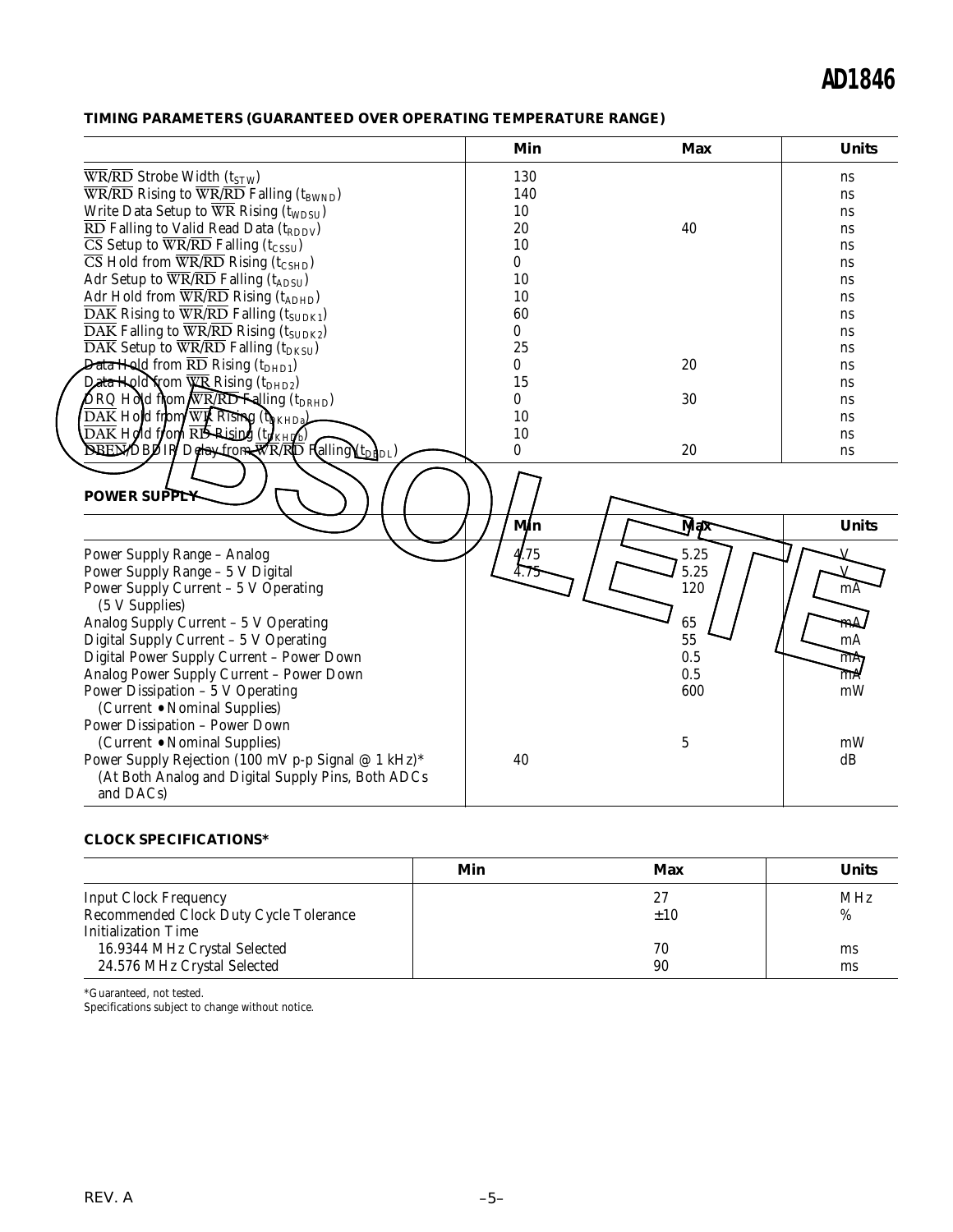#### **ABSOLUTE MAXIMUM RATINGS\***

|                                                                     |                  | Min Max | <b>I</b> Inits  |
|---------------------------------------------------------------------|------------------|---------|-----------------|
| <b>Power Supplies</b>                                               |                  |         |                 |
| Digital $(V_{DD})$                                                  | $-0.3$           | 6.0     | V               |
| Analog $(V_{CC})$                                                   | $-0.3 \quad 6.0$ |         | V               |
| <b>Input Current</b>                                                |                  |         |                 |
| (Except Supply Pins)                                                |                  | ±10.0   | mA              |
| Analog Input Voltage (Signal Pins) $-0.3$ (V <sub>CC</sub> ) + 0.3  |                  |         | V               |
| Digital Input Voltage (Signal Pins) $-0.3$ (V <sub>DD</sub> ) + 0.3 |                  |         | V               |
| Ambient Temperature (Operating) 0                                   |                  | $+70$   | $\rm ^{\circ}C$ |
| <b>Storage Temperature</b>                                          | -65              | $+150$  | $^{\circ}C$     |

\*Stresses greater than those listed under "Absolute Maximum Ratings" may cause permanent damage to the device. This is a stress rating only and functional operation of the device at these or any other conditions above those indicated in the operational section of this specification is not implied. Exposure to absolute maximum rating conditions for extended periods may affect device reliability.

**ORDERING GUIDE**

| Model    | <b>Temperature</b><br>Range       | Package<br><b>Description</b> |  |
|----------|-----------------------------------|-------------------------------|--|
| AD1846JP | $0^{\circ}$ C to +70 $^{\circ}$ C | 68-Lead PLCC                  |  |

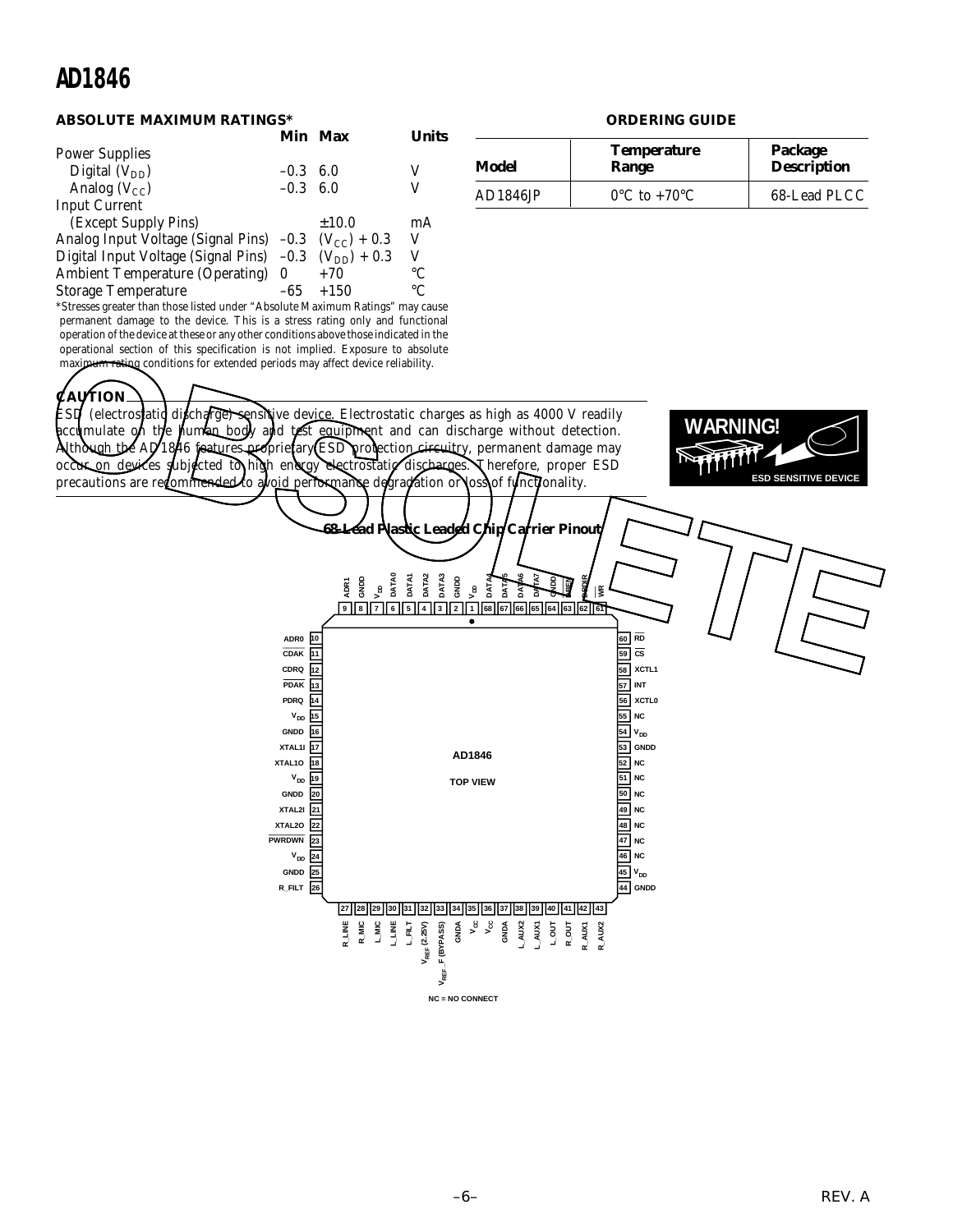#### **PIN DESCRIPTION**

| <b>Parallel Interface</b><br><b>Pin Name</b> | <b>PLCC</b>            | $U$           | <b>Description</b>                                                                                                                                                                                                                                                                                                                                                                                                            |
|----------------------------------------------|------------------------|---------------|-------------------------------------------------------------------------------------------------------------------------------------------------------------------------------------------------------------------------------------------------------------------------------------------------------------------------------------------------------------------------------------------------------------------------------|
| CDRQ                                         | 12                     | $\mathbf{O}$  | Capture Data Request. The assertion of this signal indicates that the Codec has a captured<br>audio sample from the ADC ready for transfer. This signal will remain asserted until all the<br>bytes from the capture buffer have been transferred.                                                                                                                                                                            |
| CDAK                                         | 11                     | I             | Capture Data Acknowledge. The assertion of this active LO signal indicates that the $\overline{\text{RD}}$<br>cycle occurring is a DMA read from the capture buffer.                                                                                                                                                                                                                                                          |
| PDRQ                                         | 14                     | $\Omega$      | Playback Data Request. The assertion of this signal indicates that the Codec is ready for<br>more DAC playback data. The signal will remain asserted until all the bytes needed for a<br>playback sample have been transferred.                                                                                                                                                                                               |
| <b>PDAK</b>                                  | 13                     | I             | Playback Data Acknowledge. The assertion of this active LO signal indicates that the WR<br>cycle occurring is a DMA write to the playback buffer.                                                                                                                                                                                                                                                                             |
| <b>ADRIN</b>                                 | 9k10                   | I             | Codec Addresses. These address pins are asserted by the Codec interface logic during a con-<br>trol register/PIO access. The state of these address lines determine which register is accessed.                                                                                                                                                                                                                               |
| $\overline{RD}$                              | 60                     |               | Read Command Strobe. This active LO signal defines a read cycle from the Codec. The<br>cycle may be a read from the control/PIO registers, or the cycles could be a read from the<br>Codec's DMA sample registers.                                                                                                                                                                                                            |
| WR                                           | 61                     |               | Write Command Strobe. This active LO signal indicates a write cycle to the Codec. The<br>cycle may be a write to the control PIO registers, or the cycle could be a write to the Codec's<br>$\dot{\mathbf{D}}$ MA $\boldsymbol{k}$ ample registers                                                                                                                                                                            |
| $\overline{\text{CS}}$                       | 59                     | $\bf{I}$      | AD1846 Chip Select The Code will not respond to any control PIO cycle accesses unless<br>this active $\overline{NQ}$ signal is ZO. This signal is ignored during DMA transfers.                                                                                                                                                                                                                                               |
| DATA7:0                                      | $3 - 6 &$<br>$65 - 68$ | I/O           | Data Bus. These pins transfer data and control information between the Codec and the host.                                                                                                                                                                                                                                                                                                                                    |
| <b>DBEN</b>                                  | 63                     | $\mathcal{O}$ | Data Bus Enable. This pin enables the external bus drivers. This signal is normally HL<br>For control register/PIO cycles,<br>$\overline{\text{DBEN}} = (\overline{\text{WR}} \text{ OR } \overline{\text{RD}}) \text{ AND } \overline{\text{CS}}$<br>For DMA cycles,<br>$\overline{\text{DBEN}} = (\overline{\text{WR}} \text{ OR } \overline{\text{RD}})$ AND $(\overline{\text{PDAK}} \text{ OR } \overline{\text{CDAK}})$ |
| <b>DBDIR</b>                                 | 62                     | $\Omega$      | Data Bus Direction. This pin controls the direction of the data bus transceiver. HI enables<br>writes from the host to the AD1846; LO enables reads from the AD1846 to the host bus.<br>This signal is normally HI.<br>For control register/PIO cycles,<br>$DBDIR = \overline{RD}$ AND $\overline{CS}$<br>For DMA cycles,<br>$DBDIR = \overline{RD}$ AND ( $\overline{PDAK}$ OR $\overline{CDAK}$ )                           |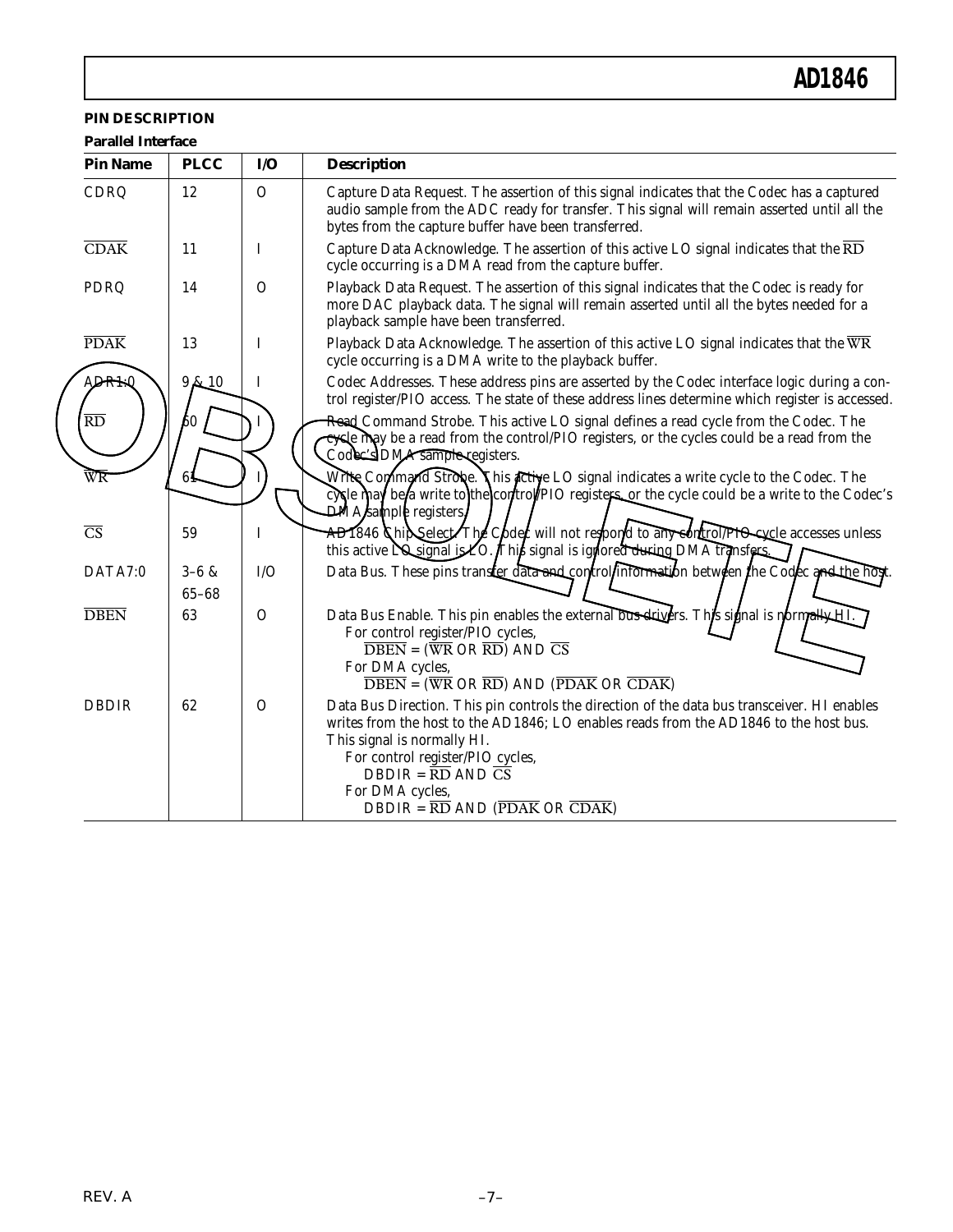#### **Analog Signals**

| <b>Pin Name</b> | <b>PLCC</b>   | I/O            | <b>Description</b>                                                                                                                                                                                        |
|-----------------|---------------|----------------|-----------------------------------------------------------------------------------------------------------------------------------------------------------------------------------------------------------|
| <b>L_LINE</b>   | 30            | I              | Left Line Input. Line level input for the left channel.                                                                                                                                                   |
| <b>R_LINE</b>   | 27            | I              | Right Line Input. Line level input for the right channel.                                                                                                                                                 |
| L_MIC           | 29            | I              | Left Microphone Input. Microphone input for the left channel. This signal can be ei-<br>ther line level or $-20$ dB from line level.                                                                      |
| R_MIC           | 28            | I              | Right Microphone Input. Microphone input for the right channel. This signal can be<br>either line level or -20 dB from line level.                                                                        |
| L_AUX1          | 39            | I              | Left Auxiliary #1 Line Input                                                                                                                                                                              |
| R_AUX1          | 42            | I              | Right Auxiliary #1 Line Input                                                                                                                                                                             |
| L_AUX2          | 38            | I              | Left Auxiliary #2 Line Input                                                                                                                                                                              |
| R_AUX2          | 43            | I              | Right Auxiliary #2 Line Input                                                                                                                                                                             |
| <b>OUT</b>      | 40            | $\overline{O}$ | Left Line Level Output                                                                                                                                                                                    |
| LQUT            | 41            | O              | Right Line Level Output                                                                                                                                                                                   |
|                 |               |                |                                                                                                                                                                                                           |
| Miscellaneous   |               |                |                                                                                                                                                                                                           |
| <b>Pin Name</b> | <b>PLCC</b>   | <b>t/O</b>     | <b>Qescription</b>                                                                                                                                                                                        |
| XTAL1I          | 17            |                | $24.5/6$ MHz Crystal #1 Input                                                                                                                                                                             |
| XTAL10          | 18            | $\overline{O}$ | 24.576 NH2 Crystal #1/Oytput                                                                                                                                                                              |
| XTAL2I          | 21            | I              | 16.9344 MHz Crystal #2 Input                                                                                                                                                                              |
| XTAL2O          | 22            | $\mathbf{O}$   | 16.9344 MHz Crystal #2 Output                                                                                                                                                                             |
| <b>PWRDWN</b>   | 23            | I              | Power-Down Signal. Active LO control places AD1846 in its lowest power consump<br>tion mode. All sections of the AD1846, including the digital interface, are shult down.<br>and consume minimal power.   |
| <b>INT</b>      | 57            | $\mathcal{O}$  | Host Interrupt Pin. This signal is used to notify the host that the DMA Current Count<br>Register has underflowed.                                                                                        |
| XCTL1:O         | 56 & 58       | $\mathcal{O}$  | External Control. These signals reflect the current status of register bits inside the<br>AD1846. They can be used for signaling or to control external logic. XLTL1 and<br>XLTL0 are open-drain outputs. |
| $V_{REF}$       | 32            | $\Omega$       | Voltage Reference. Nominal 2.25 volt reference available externally for dc-coupling and<br>level-shifting. $V_{REF}$ should not be used where it will sink or source current.                             |
| $V_{REF\_}F$    | 33            | I              | Voltage Reference Filter. Voltage reference filter point for external bypassing only.                                                                                                                     |
| L_FILT          | 31            | I              | Left Channel Filter Input. This pin requires a 1.0 µF capacitor to analog ground for<br>proper operation.                                                                                                 |
| R_FILT          | 26            | I              | Right Channel Filter Input. This pin requires a $1.0 \mu$ F capacitor to analog ground for<br>proper operation.                                                                                           |
| NC              | $46 - 52, 55$ |                | No Connect. Do not connect.                                                                                                                                                                               |

#### **Power Supplies**

| <b>Pin Name</b> | <b>PLCC</b>                     | I/O | <b>Description</b>            |
|-----------------|---------------------------------|-----|-------------------------------|
| $V_{CC}$        | 35 & 36                         |     | Analog Supply Voltage (+5 V)  |
| <b>GNDA</b>     | 34 & 37                         |     | Analog Ground                 |
| $V_{DD}$        | 1, 7, 15, 19,<br>24, 45, 54     |     | Digital Supply Voltage (+5 V) |
| <b>GNDD</b>     | 2, 8, 16, 20,<br>25, 44, 53, 64 |     | Digital Ground                |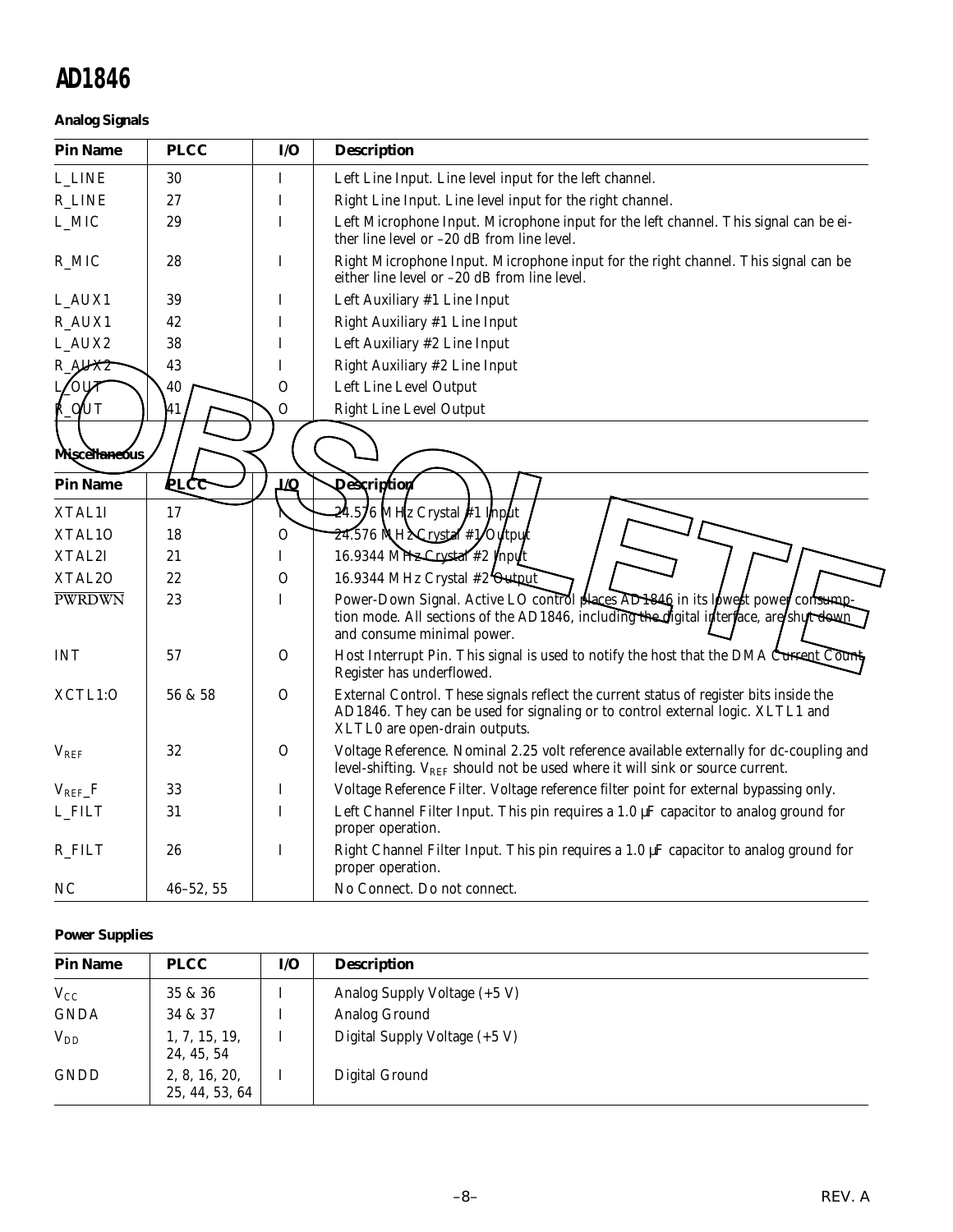*(Continued from page 1)*



The pair of 16-bit outputs from the ADC is available over a byte-wide bidirectional interface that also supports 16-bit digital input to the DACs and control information. The AD1846 can accept and generate 16-bit twos-complement PCM linear digital data, 8-bit unsigned magnitude PCM linear data, and 8-bit µ-law or A-law companded digital data.

The ∑∆ DACs are preceded by a digital interpolation filter. An attenuator provides independent user volume control over each DAC channel. Nyquist images and shaped quantization noise are removed from the DACs' analog stereo output by on-chip switched-capacitor and continuous-time filters. Two stereo pairs of auxiliary line-level inputs can also be mixed in the analog domain with the DAC output.

#### **AUDIO FUNCTIONAL DESCRIPTION**

This section overviews the functionality of the AD1846 and is intended as a general introduction to the capabilities of the device. As much as possible, detailed reference information has been placed in "Control Registers" and other sections. The user is not expected to refer repeatedly to this section.

#### **Analog Inputs**

The AD1846 SoundPort Stereo Codec accepts stereo line-level and mic-level inputs. LINE, MIC, and AUX1 inputs and postmixed DAC output analog stereo signals are multiplexed to the internal programmable gain amplifier (PGA) stage.

The PGA following the input multiplexer allows independent selectable gains for each channel from 0 to 22.5 dB in  $+1.5$  dB steps. The Codec can operate either in a global stereo mode or in a global mono mode with left channel inputs appearing at both channel outputs.

#### **Analog Mixing**

AUX1 and AUX2 analog stereo signals can be mixed in the analog domain with the DAC output. Each channel of each auxiliary analog input can be independently gained/attenuated from  $+12$  dB to  $-34.5$  dB in  $-1.5$  dB steps or completely muted. The post mixed DAC output is available on OUT externally and as an input to the ADCs.

Even if the AD1846 is not playing back data from its DACs, the analog mix function can still be active.

#### **Analog-to-Digital Datapath**

The AD1846 ∑∆ ADCs incorporate a fourth order modulator. A single pole of passive filtering is all that is required for antialiasing the analog input because of the ADC's high 64 times oversampling ratio. The ADCs include linear phase digital decimation filters that low-pass filter the input to  $0.4 \times F_S$ . ("F<sub>S</sub>" is the word rate or "sampling frequency"). ADC input overrange conditions will cause bits to be set that can be read.

Each channel of the mic inputs can be amplified digitally by +18 dB to compensate for the voltage swing differences between line levels and typical condenser microphone levels. This +18 dB digital gain is enabled with the same control bits (LMGE and  $PMCE$ ) as the  $+20$  dB analog gain in the AD1848.

#### **Digital-to-Analog Datapath**

The ∑∆ DACs contain a programmable attenuator and a lowpass digital interpolation filter. The anti-imaging interpolation filter oversamples by  $64$  and digitally filters the higher frequency images. The attenuator allows independent control of each DAC channel from  $0$  dB to -94.5 dB in 1.5 dB steps plus full mute. The DACs'  $\Sigma\Delta$  notse shapers also oversample by 64 and convert the signal to a single bit stream. The DAC outputs are then filtered in the analog domain by a combination of switchedcapacitor and continuous-time filters. They remove the very high frequency components of the DAC bitstream output. No external components are required. Phase linearity at the analog output is achieved by internally compensating for the group delay variation of the analog output filters.

Changes in DAC output attenuation take effect only on zero crossings, thereby eliminating "zipper" noise. Each channel has its own independent zero-crossing detector and attenuator change control circuitry. A timer guarantees that requested volume changes will occur even in the absence of an input signal that changes sign. The time-out period is 8 milliseconds at a 48 kHz sampling rate and 48 milliseconds at an 8 kHz sampling rate. (Time out [ms]  $\approx 384/F_S$  [kHz].)

#### **Digital Mixing**

Stereo digital output from the ADCs can be mixed digitally with the input to the DACs. Digital output from the ADCs going out of the data port is unaffected by the digital mix. Along the digital mix datapath, the 16-bit linear output from the ADCs is attenuated by an amount specified with control bits. Both channels of the monitor data are attenuated by the same amount. (Note that internally the AD1846 always works with 16-bit PCM linear data, digital mixing included; format conversions take place at the input and output.)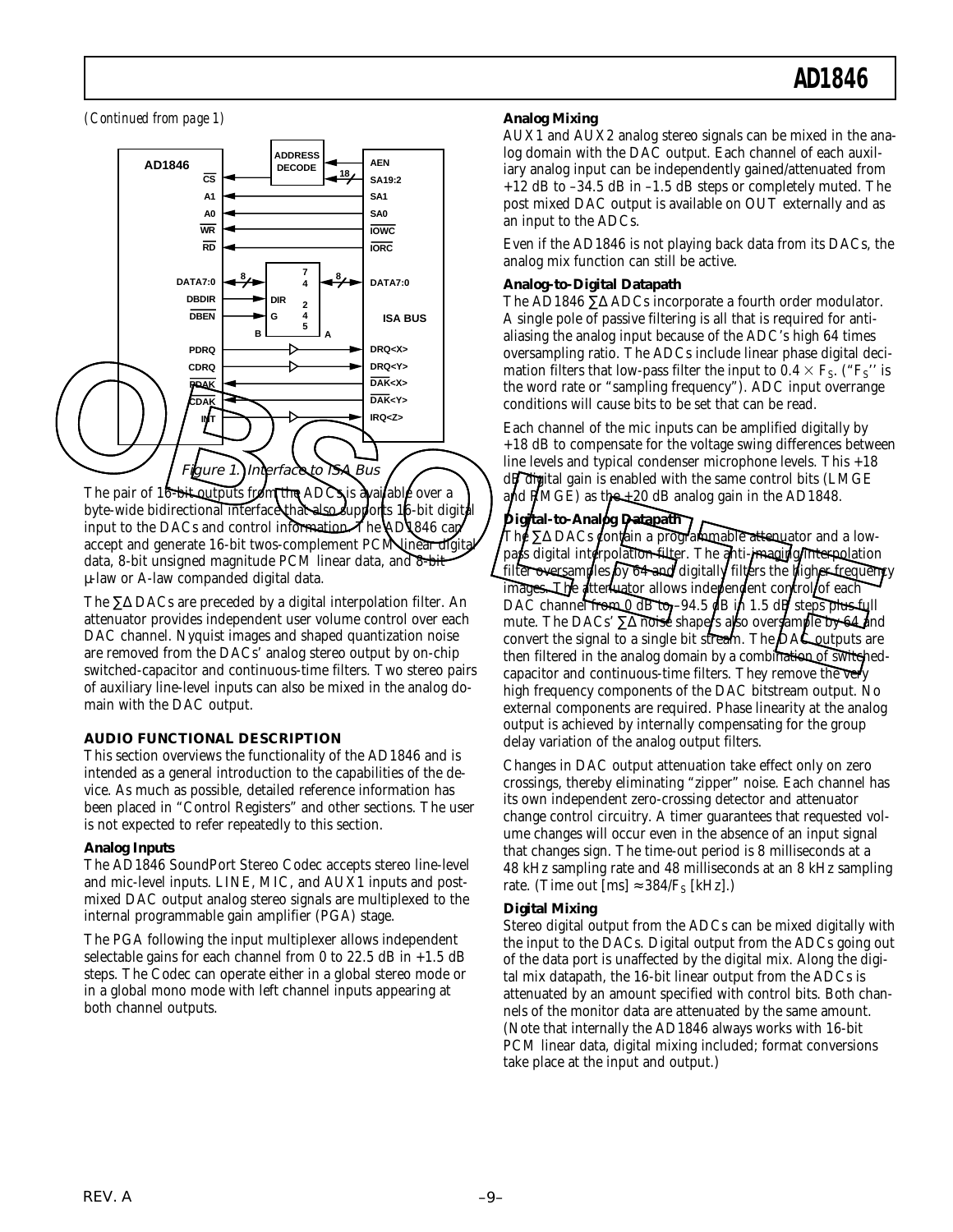Sixty-four steps of –1.5 dB attenuation are supported to –94.5 dB. The digital mix datapath can also be completely muted, preventing any mixing of the analog input with the digital input. Note that the level of the mixed signal is also a function of the input PGA settings, since they affect the ADCs' output.

The attenuated digital mix data is digitally summed with the DAC input data prior to the DACs' datapath attenuators. The digital sum of digital mix data and DAC input data is clipped at plus or minus full scale and does not wrap around. Because both stereo signals are mixed before the output attenuators, mix data is attenuated a second time by the DACs' datapath attenuators.

In case the AD1846 is capturing data but ADC output data is not removed in time ("ADC overrun"), then the last sample coptured before overrun will be used for the digital mix. In case the AD1846 is playing back data hut input digital DAC data fails to arrive in time ("DAC underrun"), then a midscale zero vill be added to the digital mix data.

#### **Analog Outputs**

A stereo line level butput is available at external pins. Lac channel of this output can be independently muted. When muted, the outputs will settle to a dc value near  $V_{\text{REF}}$ , the midscale reference voltage.

#### **Digital Data Types**

The AD1846 supports four data types: 16-bit twos-complement linear PCM, eight-bit unsigned linear PCM, companded  $\mu$ -law, and 8-bit companded A-law, as specified by control register bits. Data in all four formats is always transferred MSB first. Stereo data is always transferred in the left-right order. All data formats that are less than 16 bits are properly aligned to insure the utilization of full system resolution.

The 16-bit PCM data format is capable of representing 96 dB of dynamic range. Eight-bit PCM can represent 48 dB of dynamic range. Companded µ-law and A-law data formats use nonlinear coding with less precision for large amplitude signals. The loss of precision is compensated for by an increase in dynamic range to 64 dB and 72 dB, respectively.

On input, 8-bit companded data is expanded to an internal linear representation, according to whether µ-law or A-law was specified in the Codec's internal registers. Note that when  $\mu$ -law compressed data is expanded to a linear format, it requires 14 bits. A-law data expanded requires 13 bits.



#### Figure 2. A-Law or µ-Law Expansion

When 8-bit companding is specified, the ADCs' linear output is compressed to the format specified.



Internally, the AD1846 always uses 16-bit linear PCM representations to maintain maximum precision.

#### Power Supplies and Voltage Reference

The AD1846 operates from  $+5$  V power supplies. Independent analog and digital supplies are recommended for optimal performance though excellent results can be obtained in single supply systems. A voltage reference is included on the Codec and its 2.25 V buffered output is available on an external pin  $(V_{REF})$ . The reference output can be used for biasing op amps used in dc coupling. The internal reference must be externally bypassed to analog ground at the  $V_{REF-F}$  pin.

#### **Clocks and Sample Rates**

The AD1846 operates from external crystals. Two crystal inputs are provided to generate a wide range of sample rates. The oscillators for these crystals are on the AD1846, as is a multiplexer for selecting between them. They can be overdriven with external clocks by the user, if so desired. The recommended crystal frequencies are 16.9344 MHz and 24.576 MHz. From them the following sample rates are divided down: 5.5125, 6.615, 8, 9.6, 11.025, 16, 18.9, 22.05, 27.42857, 32, 33.075, 37.8, 44.1, 48 kHz.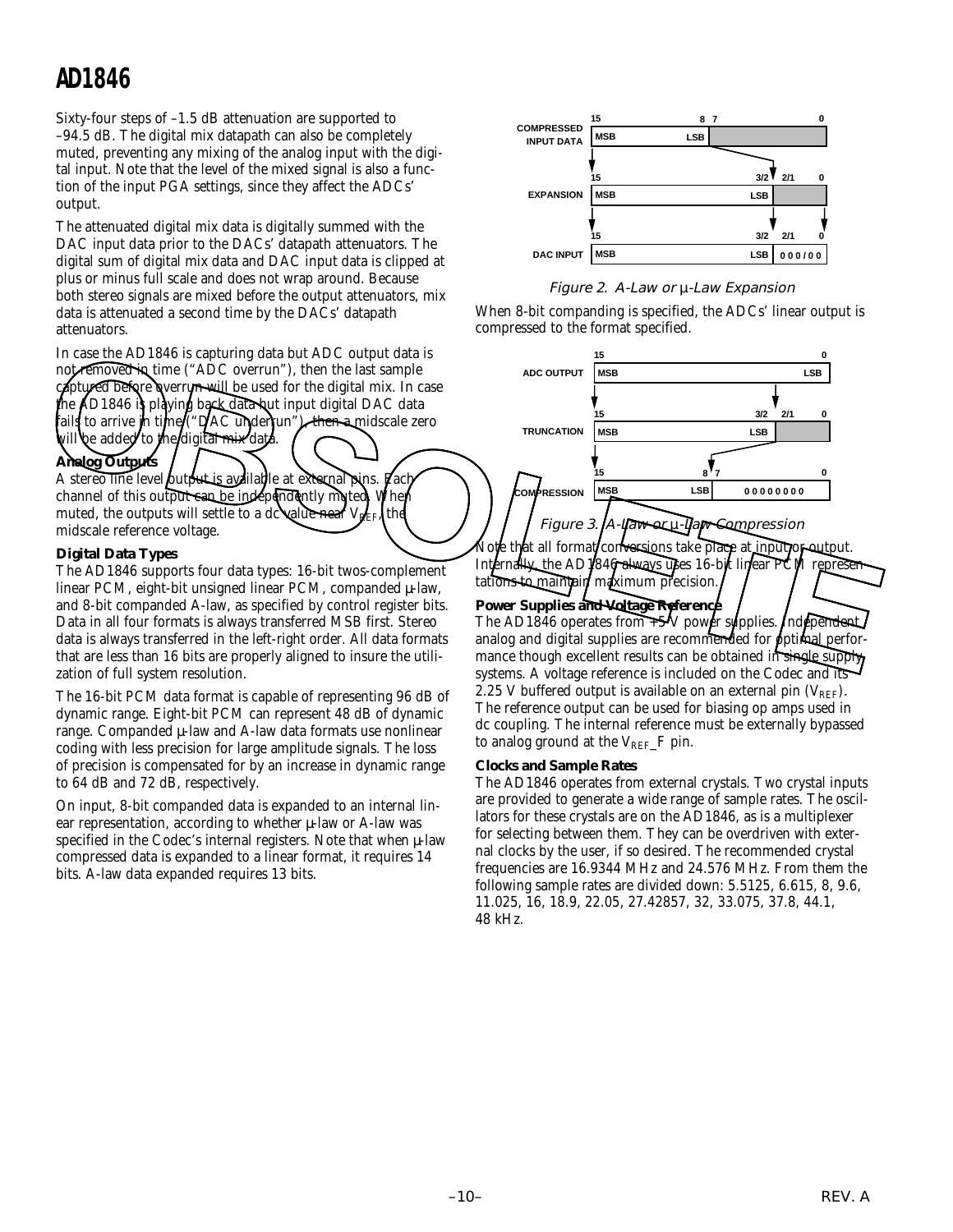| <b>CONTROL REGISTERS</b>                                                         | <b>Index</b>                                                      |                    | <b>Register Name</b>                                    |                                                  |                                 |                                                                |  |  |  |
|----------------------------------------------------------------------------------|-------------------------------------------------------------------|--------------------|---------------------------------------------------------|--------------------------------------------------|---------------------------------|----------------------------------------------------------------|--|--|--|
| <b>Control Register Architecture</b>                                             |                                                                   |                    | 0                                                       |                                                  | Left Input Control              |                                                                |  |  |  |
| The AD1846 SoundPort Stereo Codec accepts both data and                          |                                                                   |                    | $\mathbf{1}$                                            |                                                  | <b>Right Input Control</b>      |                                                                |  |  |  |
|                                                                                  | control information through its byte-wide parallel port. Indirect |                    |                                                         |                                                  |                                 |                                                                |  |  |  |
| addressing minimizes the number of external pins required to                     | $\boldsymbol{2}$<br>3                                             |                    | Left Aux #1 Input Control<br>Right Aux #1 Input Control |                                                  |                                 |                                                                |  |  |  |
| access all 21 of its byte-wide internal registers. Only two exter-               |                                                                   |                    | 4                                                       |                                                  | Left Aux #2 Input Control       |                                                                |  |  |  |
| nal address pins, ADR1:0, are required to accomplish all data                    |                                                                   |                    | $\bf 5$                                                 |                                                  | Right Aux #2 Input Control      |                                                                |  |  |  |
| and control transfers. These pins select one of five direct regis-               |                                                                   |                    | $\boldsymbol{6}$                                        |                                                  | Left Output Control             |                                                                |  |  |  |
| ters. $(ADR1:0 = 3$ addresses two registers, depending on                        |                                                                   |                    | 7                                                       |                                                  | Right Output Control            |                                                                |  |  |  |
| whether the transfer is a playback or a capture.)                                |                                                                   |                    | 8                                                       |                                                  | Clock and Data Format           |                                                                |  |  |  |
| <b>ADR1:0</b><br><b>Register Name</b>                                            |                                                                   |                    | 9                                                       |                                                  | <b>Interface Configuration</b>  |                                                                |  |  |  |
|                                                                                  |                                                                   |                    | 10                                                      | Pin Control                                      |                                 |                                                                |  |  |  |
| $\pmb{0}$<br><b>Index Address Register</b>                                       |                                                                   |                    | 11                                                      |                                                  | Test and Initialization         |                                                                |  |  |  |
| <b>Indexed Data Register</b><br>1                                                |                                                                   |                    | 12                                                      |                                                  | Miscellaneous Information       |                                                                |  |  |  |
| 2<br><b>Status Register</b>                                                      |                                                                   |                    | 13                                                      | Digital Mix                                      |                                 |                                                                |  |  |  |
| <b>PIQ Data Registers</b>                                                        |                                                                   |                    | 14                                                      |                                                  | <b>Upper Base Count</b>         |                                                                |  |  |  |
| igure 4. Direct Register Map                                                     |                                                                   |                    | 15                                                      |                                                  | Lower Base Count                |                                                                |  |  |  |
| <b>Awrite to of a fead-from the Indexed Qata Register wi<del>ll acce</del>ss</b> |                                                                   |                    |                                                         |                                                  | Figure 5. Indirect Register Map |                                                                |  |  |  |
| the indirect register which is indexed by the value most recently                |                                                                   |                    |                                                         |                                                  |                                 | A detailed map of all direct and indirect register contents is |  |  |  |
| written to the Index Address Register. The Status/Register and                   |                                                                   |                    | summarized for reference as follows:                    |                                                  |                                 |                                                                |  |  |  |
| the PIO Data Register are always accessible directly, without in-                |                                                                   |                    |                                                         |                                                  |                                 |                                                                |  |  |  |
| dexing. The 16 indirect registers are indexed in Higure 5.                       |                                                                   |                    |                                                         |                                                  |                                 |                                                                |  |  |  |
|                                                                                  |                                                                   |                    |                                                         |                                                  |                                 |                                                                |  |  |  |
|                                                                                  |                                                                   |                    |                                                         |                                                  |                                 |                                                                |  |  |  |
|                                                                                  |                                                                   |                    |                                                         |                                                  |                                 |                                                                |  |  |  |
| <b>Direct Registers:</b>                                                         |                                                                   |                    |                                                         |                                                  |                                 |                                                                |  |  |  |
| <b>ADR1:0</b><br>Data 7<br>Data 6                                                | Data 5                                                            | Data 4             | <b>Data/3</b>                                           | Data <sup>2</sup>                                | Data 1                          | Data 0                                                         |  |  |  |
| <b>INIT</b><br><b>MCE</b><br>$\bf{0}$                                            | TRD                                                               | res                | IXA3                                                    | $\overline{\text{I} \text{X} \text{A} \text{2}}$ | IXA1                            | IXA0                                                           |  |  |  |
| IXD7<br>IXD <sub>6</sub><br>1                                                    | IXD <sub>5</sub>                                                  | IXD4               | IXD3                                                    | IXD2                                             | IX <sub>D1</sub>                | IXD0                                                           |  |  |  |
| CU/L<br>CL/R<br>2                                                                | <b>CRDY</b>                                                       | <b>SOUR</b>        | PU/L                                                    | PL/R                                             | PRDY                            | <b>NT</b>                                                      |  |  |  |
| 3<br>CD7<br>CD6                                                                  | CD5                                                               | CD4                | CD3                                                     | CD2                                              | CD1                             | CD0                                                            |  |  |  |
| 3<br>PD7<br>PD <sub>6</sub>                                                      | PD5                                                               | PD4                | PD <sub>3</sub>                                         | PD <sub>2</sub>                                  | PD1                             | PD0                                                            |  |  |  |
|                                                                                  |                                                                   |                    |                                                         |                                                  |                                 |                                                                |  |  |  |
| <b>Indirect Registers:</b>                                                       |                                                                   |                    |                                                         |                                                  |                                 |                                                                |  |  |  |
| <b>IXA3:0</b><br>Data 7<br>Data 6                                                | Data 5                                                            | Data 4             | Data 3                                                  | Data 2                                           | Data 1                          | Data 0                                                         |  |  |  |
| LSS1<br>LSS <sub>0</sub><br>$\bf{0}$                                             | <b>LMGE</b>                                                       | res                | LIG3                                                    | LIG2                                             | LIG1                            | LIG0                                                           |  |  |  |
| RSS1<br>RSS <sub>0</sub>                                                         | <b>RMGE</b>                                                       | res                | RIG <sub>3</sub>                                        | RIG2                                             | RIG1                            | RIG <sub>0</sub>                                               |  |  |  |
| 2<br>LMX1<br>res                                                                 | res                                                               | LX1A4              | LX1A3                                                   | LX1A2                                            | LX1A1                           | LX1A0                                                          |  |  |  |
| RMX1<br>3<br>res                                                                 | res                                                               | $\overline{RX1A4}$ | RX1A3                                                   | $\overline{RX1A2}$                               | RX1A1                           | RX1A0                                                          |  |  |  |
| LMX <sub>2</sub><br>4<br>res                                                     | res                                                               | LX2A4              | LX2A3                                                   | LX2A2                                            | LX2A1                           | LX2A0                                                          |  |  |  |
| RMX2<br>5<br>res                                                                 | res                                                               | RX2A4              | RX2A3                                                   | RX2A2                                            | RX2A1                           | RX2A0                                                          |  |  |  |
| <b>LDM</b><br>6<br>res                                                           | LDA5                                                              | LDA4               | LDA3                                                    | LDA2                                             | LDA1                            | LDA0                                                           |  |  |  |
| <b>RDM</b><br>7<br>res                                                           | RDA5                                                              | RDA4               | RDA3                                                    | RDA <sub>2</sub>                                 | RDA1                            | RDA0                                                           |  |  |  |
| $\bf 8$<br><b>FMT</b><br>res                                                     | C/L                                                               | S/M                | CFS2                                                    | CFS1                                             | CFS <sub>0</sub>                | <b>CSS</b>                                                     |  |  |  |
| $\boldsymbol{9}$<br><b>CPIO</b><br>PPIO                                          | res                                                               | res                | <b>ACAL</b>                                             | <b>SDC</b>                                       | <b>CEN</b>                      | <b>PEN</b>                                                     |  |  |  |
| XCTL1<br>XCTL0<br>10                                                             | res                                                               | res                | res                                                     | res                                              | <b>IEN</b>                      | res                                                            |  |  |  |
| PUR<br>11<br>COR                                                                 | <b>ACI</b>                                                        | <b>DRS</b>         | ORR1                                                    | ORR <sub>0</sub>                                 | ORL1                            | ORL <sub>0</sub>                                               |  |  |  |
| 12<br>res<br>res                                                                 | res                                                               | res                | ID <sub>3</sub>                                         | $\overline{ID}2$                                 | ID1                             | ID <sub>0</sub>                                                |  |  |  |
| 13<br>DMA5<br>DMA4                                                               | DMA3                                                              | DMA <sub>2</sub>   | DMA1                                                    | DMA0                                             | res                             | <b>DME</b>                                                     |  |  |  |
| UB6<br>14<br>UB7                                                                 | UB5                                                               | UB4                | UB <sub>3</sub>                                         | UB2                                              | UB1                             | UB <sub>0</sub>                                                |  |  |  |

#### Figure 6. Register Summary

Note that the only sticky bit in any of the AD1846 control registers is the interrupt (INT) bit. All other bits change with every sample period.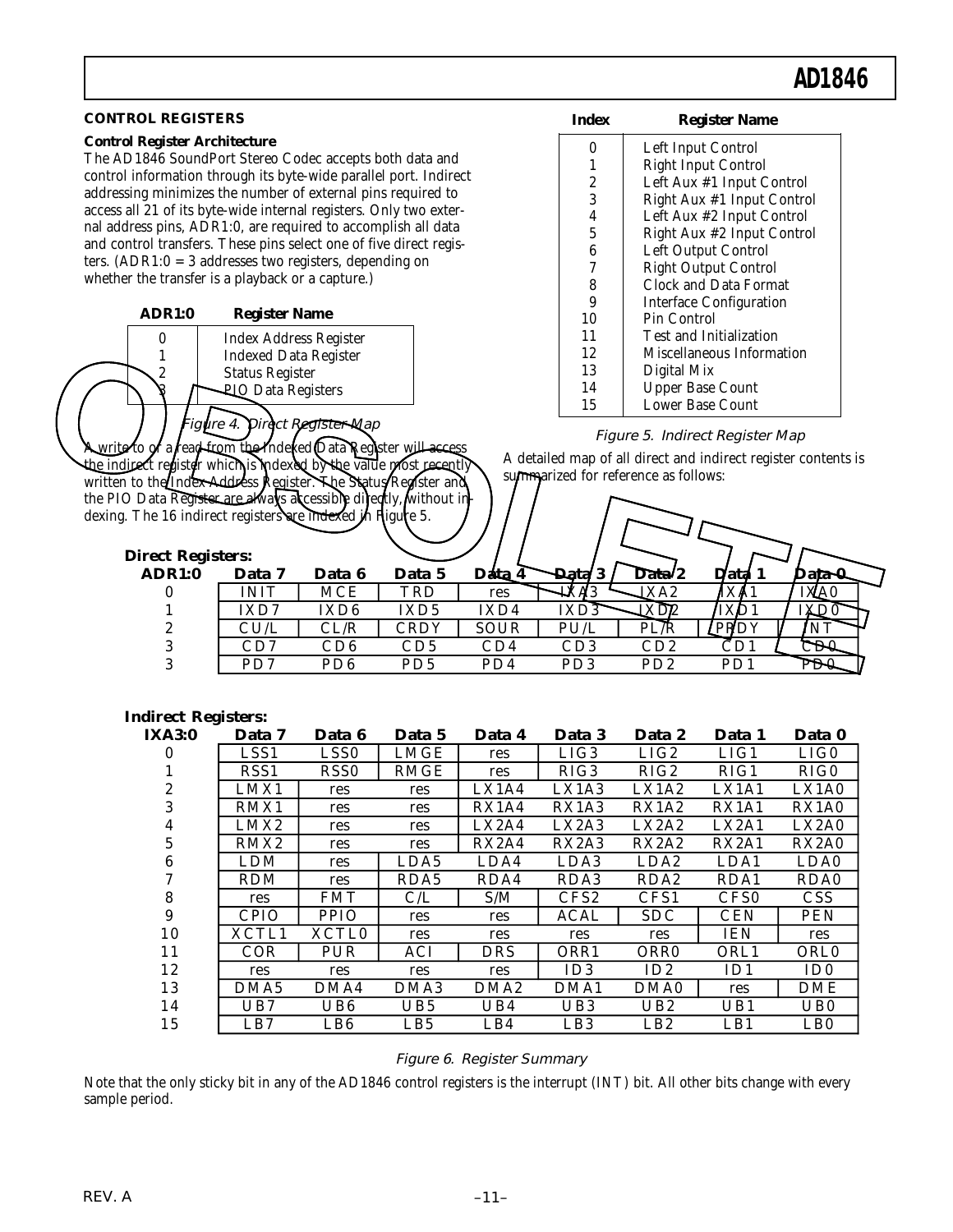#### **Direct Control Register Definitions**

#### *Index Register (ADR1:0 = 0)*

| <b>ADR1:0</b> | Data        | Data 6 | Data 5 | Data 4 | Data 3 | Data 2 | Data. | Data 0 |
|---------------|-------------|--------|--------|--------|--------|--------|-------|--------|
|               | <b>INIT</b> | MCE    | TRL    | res    | IXA3   | IXA2   | IXA1  | IXA0   |

IXA3:0 Index Address. These bits define the address of the AD1846 register accessed by the Indexed Data Register. These bits are read/write.

res Reserved for future expansion. Always write a zero to this bit.

- TRD Transfer Request Disable. This bit, when set, causes all data transfers to cease when the Interrupt Status (INT) bit of the Status Register is set.
	- 0 Transfers Enabled During Interrupt. PDRQ and CDRQ pin outputs are generated uninhibited by interrupts. DMA Current Counter Register decrements with every sample period when either PEN or CEN are enabled.

1 Transfers Disabled By Interrupt. PDRQ and CDRQ pin outputs are generated only if INT bit is 0 (when either PEN or CEN, respectively, are enabled). Any pending playback or capture requests are allowed to complete at the time when TRD is set. After pending requests complete, midscale inputs will be internally generated for the DACs, and the ADC output buffer will contain the last valid output. Clearing the sticky INT bit (or the TRD bit) will cause the resumption of playback and/or capture requests (presuming PEN and/or CEN are enabled). The Current Counter Register will not decrement while both the TRD bit is set and the INT bit is a one.

MCE Mode Change Enable. This bit must be set whenever the current functional mode of the AD1846 is changed. Specifically, the Clock and Data Format and Interface Configuration registers can not be changed unless this bit is set. The exceptions are CEN and PEN in the Interface Configuration which can be changed "on-the-fly." MCE should be cleared at the completion of the desired register changes. The DAC outputs are automatically muted when the MCE bit is set. After MCE is cleared, the DAC outputs will be restored to the state specified by the LDM and RDM mute bits.

Both ADCs and DACs are automatically muted for approximately 128 sample cycles after exiting the MCE state to allow the reference and all filters to settle. The ADCs will produce midscale values, the DACs analog output will be muted. All converters are internally operating during these  $\approx$ 128 sample cycles, and the AD1846 will expect playback data and will generate (midscale) capture data. Note that the autocalibrate-in-process (ACI) bit will be set on exit from the MCE state regardless of whether or not ACAL was set. ACI will remain HI for these ≈128 sample cycles; syttem software should poll this bit rather than count cycles. Transfers Disabled By Interrupt. PDRQ and CDRQ pin outputs are generated only if INT bit is 0 (when either PEN or CEN, respectively, are emabled). Any pending playback or capture requests sear lowed to complete the change

Special sequences must be followed if autocalibrate (ACAL) is set or sample rates are changed (CFS2:0 and or CSS) during mode change enable. See the "Autocalibration" and "Changing Sample Rates" sections below.

INIT AD1846 Initialization. This bit is set when the AD1846 is in a state which cannot respond to parallel bus cycles. This bit is read only.

Immediately after reset and once the AD1846 has left the INIT state, the initial value of this register will be "0100 0000 (40h)." During AD1846 initialization, this register cannot be written to and will always read "100x 0000 (80h)."

| $maxu$ Data Inghiti (ADIVI. $v - 1$ ) |          |        |        |        |        |        |        |        |
|---------------------------------------|----------|--------|--------|--------|--------|--------|--------|--------|
| <b>ADR1:0</b>                         | Data 7   | Data 6 | Data 5 | Data 4 | Data 3 | Data 2 | Data 1 | Data 0 |
|                                       | $ $ IXD7 | IXD6   | IXD5   | IXD4   | IXD3   | IXD2   | IXD1   | IXD0   |

#### *Indexed Data Register (ADR1:0 = 1)*

IXD7:0 Indexed Register Data. These bits contain the contents of the AD1846 register referenced by the Indexed Data Register.

During AD1846 initialization, this register cannot be written to and will always read as "1000 0000 (80h)."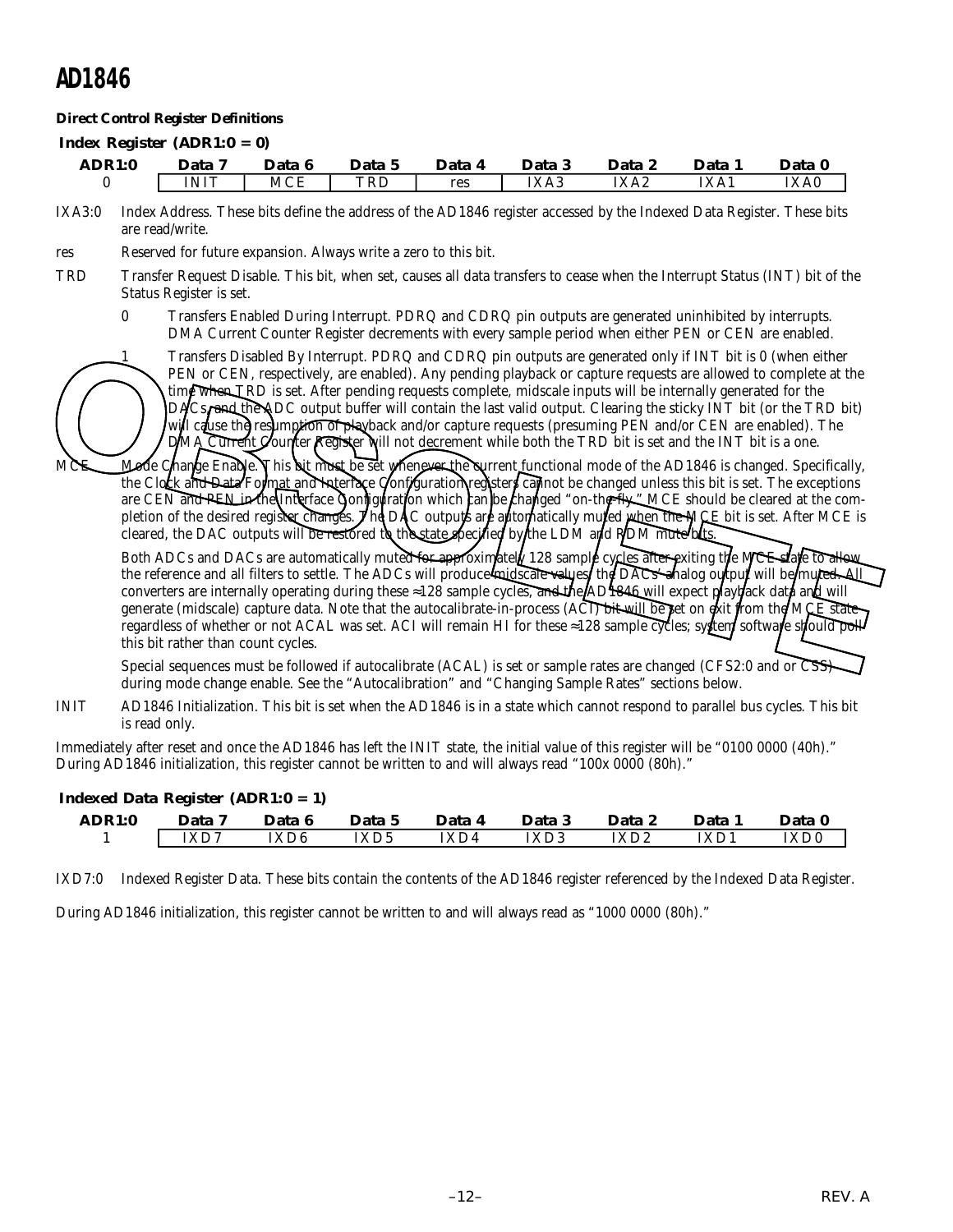| <b>ADR1:0</b><br>$\boldsymbol{2}$ |          | Data 7<br>CU/L                                                                                                                                                                         | Data 6<br>CL/R                                                                                                                                                                                                                                                                                                                                                                                                                                                       | Data 5<br><b>CRDY</b> | Data 4<br><b>SOUR</b> | Data 3<br>PU/L | Data 2<br>PL/R | Data 1<br><b>PRDY</b> | Data 0<br><b>INT</b> |
|-----------------------------------|----------|----------------------------------------------------------------------------------------------------------------------------------------------------------------------------------------|----------------------------------------------------------------------------------------------------------------------------------------------------------------------------------------------------------------------------------------------------------------------------------------------------------------------------------------------------------------------------------------------------------------------------------------------------------------------|-----------------------|-----------------------|----------------|----------------|-----------------------|----------------------|
|                                   |          |                                                                                                                                                                                        |                                                                                                                                                                                                                                                                                                                                                                                                                                                                      |                       |                       |                |                |                       |                      |
| <b>INT</b>                        |          |                                                                                                                                                                                        | Interrupt Status. This sticky bit (the only one) indicates the status of the interrupt logic of the AD1846. This bit is cleared<br>by any host write of any value to this register. The IEN bit of the Pin Control Register determines whether the state of this<br>bit is reflected on the INT pin of the AD1846. The only interrupt condition supported by the AD1846 is generated by the<br>underflow of the DMA Current Count Register.                          |                       |                       |                |                |                       |                      |
|                                   | $\bf{0}$ | Interrupt pin inactive                                                                                                                                                                 |                                                                                                                                                                                                                                                                                                                                                                                                                                                                      |                       |                       |                |                |                       |                      |
|                                   | 1        | Interrupt pin active                                                                                                                                                                   |                                                                                                                                                                                                                                                                                                                                                                                                                                                                      |                       |                       |                |                |                       |                      |
| <b>PRDY</b>                       |          |                                                                                                                                                                                        | Playback Data Register Ready. The PIO Playback Data Register is ready for more data. This bit should only be used when<br>direct programmed I/O data transfers are desired. This bit is read only.                                                                                                                                                                                                                                                                   |                       |                       |                |                |                       |                      |
|                                   | 0        |                                                                                                                                                                                        | DAC data is still valid. Do not overwrite.                                                                                                                                                                                                                                                                                                                                                                                                                           |                       |                       |                |                |                       |                      |
|                                   |          |                                                                                                                                                                                        | DAC data is stale. Ready for next host data write value.                                                                                                                                                                                                                                                                                                                                                                                                             |                       |                       |                |                |                       |                      |
| PL/R                              |          |                                                                                                                                                                                        | Playbock Lett Right Sample. This bit indicates whether the PIO playback data needed is for the right channel DAC or left<br>channel DAC. This bit is read only                                                                                                                                                                                                                                                                                                       |                       |                       |                |                |                       |                      |
|                                   |          | Right channel needed                                                                                                                                                                   |                                                                                                                                                                                                                                                                                                                                                                                                                                                                      |                       |                       |                |                |                       |                      |
|                                   |          | Left channel or mono                                                                                                                                                                   |                                                                                                                                                                                                                                                                                                                                                                                                                                                                      |                       |                       |                |                |                       |                      |
| PU/L                              |          | channel. This bit is read only.                                                                                                                                                        | Playback Upper/Lower Byte. This bit indicates whether the PIO playback data-needed is for the upper or lower byte of the                                                                                                                                                                                                                                                                                                                                             |                       |                       |                |                |                       |                      |
|                                   | $\bf{0}$ | Lower byte needed                                                                                                                                                                      |                                                                                                                                                                                                                                                                                                                                                                                                                                                                      |                       |                       |                |                |                       |                      |
|                                   | 1        |                                                                                                                                                                                        | Upper byte needed or any 8-bit mode                                                                                                                                                                                                                                                                                                                                                                                                                                  |                       |                       |                |                |                       |                      |
| <b>SOUR</b>                       |          |                                                                                                                                                                                        | Sample Over/Underrun. This bit indicates that the most recent sample was not serviced in time and therefore either a cap-<br>ture overrun (COR) or playback underrun (PUR) has occurred. The bit-indicates an overrun for ADC capture and an<br>underrun for DAC playback. If both capture and playback are enabled, the source which set this bit can be determined by<br>reading COR and PUR. This bit changes on a sample-by-sample basis. This bit is read only. |                       |                       |                |                |                       |                      |
| <b>CRDY</b>                       |          |                                                                                                                                                                                        | Capture Data Ready. The PIO Capture Data Register contains data ready for reading by the host. This bit should only be<br>used when direct programmed I/O data transfers are desired. This bit is read only.                                                                                                                                                                                                                                                         |                       |                       |                |                |                       |                      |
|                                   | $\bf{0}$ |                                                                                                                                                                                        | ADC data is stale. Do not reread the information.                                                                                                                                                                                                                                                                                                                                                                                                                    |                       |                       |                |                |                       |                      |
|                                   | 1        |                                                                                                                                                                                        | ADC data is fresh. Ready for next host data read.                                                                                                                                                                                                                                                                                                                                                                                                                    |                       |                       |                |                |                       |                      |
| CL/R                              |          |                                                                                                                                                                                        | Capture Left/Right Sample. This bit indicates whether the PIO capture data waiting is for the right channel ADC or left<br>channel ADC. This bit is read only.                                                                                                                                                                                                                                                                                                       |                       |                       |                |                |                       |                      |
|                                   | $\bf{0}$ | Right channel                                                                                                                                                                          |                                                                                                                                                                                                                                                                                                                                                                                                                                                                      |                       |                       |                |                |                       |                      |
|                                   | 1        | Left channel or mono                                                                                                                                                                   |                                                                                                                                                                                                                                                                                                                                                                                                                                                                      |                       |                       |                |                |                       |                      |
| CU/L                              |          | channel. This bit is read only.                                                                                                                                                        | Capture Upper/Lower Byte. This bit indicates whether the PIO capture data ready is for the upper or lower byte of the                                                                                                                                                                                                                                                                                                                                                |                       |                       |                |                |                       |                      |
|                                   | $\bf{0}$ | Lower byte ready                                                                                                                                                                       |                                                                                                                                                                                                                                                                                                                                                                                                                                                                      |                       |                       |                |                |                       |                      |
|                                   | 1        |                                                                                                                                                                                        | Upper byte ready or any 8-bit mode                                                                                                                                                                                                                                                                                                                                                                                                                                   |                       |                       |                |                |                       |                      |
|                                   |          | ter while the bits are transitioning. The host read may return a zero value just as these bits are changing, for example. A "1" value<br>would not be read until the next host access. | The PRDY, CRDY, and INT bits of this status register can change asynchronously to host accesses. The host may access this regis-                                                                                                                                                                                                                                                                                                                                     |                       |                       |                |                |                       |                      |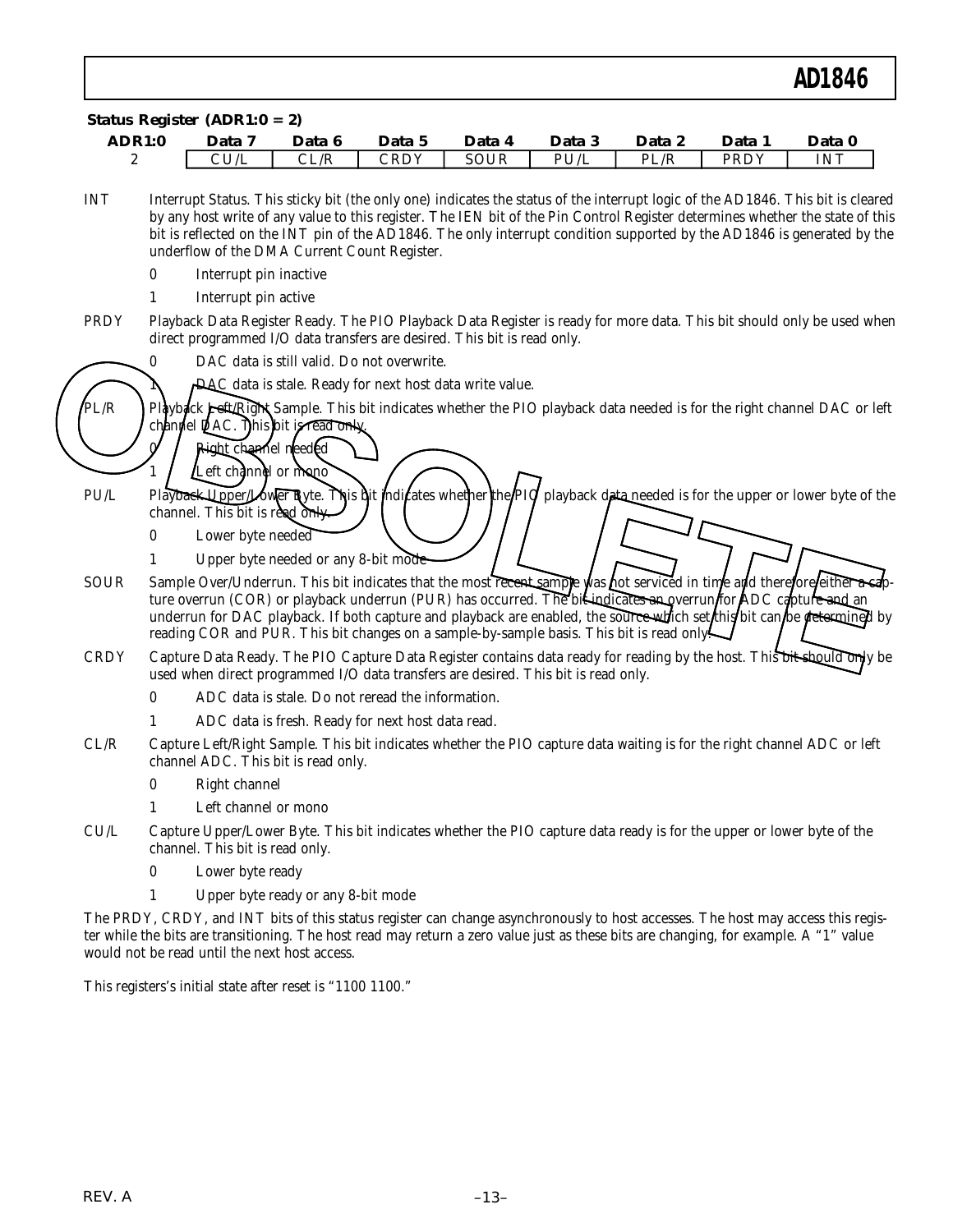#### *PIO Data Registers (ADR1:0 = 3)*

| <b>ADR1:0</b> | Data 7       | Data 6 | Data 5                      | Data 4                    | Data 3 | Data 2                      | Data 1                  | Data 0                      |
|---------------|--------------|--------|-----------------------------|---------------------------|--------|-----------------------------|-------------------------|-----------------------------|
|               | $_{\rm CD7}$ | CD6    | CD <sub>5</sub>             | $\mathbb{C}\mathrm{D}4$ . | CD3    | $\mathop{\rm CD2}\nolimits$ | CD1                     | $\mathop{\rm CD0}\nolimits$ |
|               | $D\Gamma$    | PD6.   | P <sub>D</sub> <sub>5</sub> | PD4                       | PD3    | PD <sub>2</sub>             | <b>D</b> D <sub>1</sub> | P <sub>D</sub> <sub>0</sub> |

The PIO Data Registers are two registers mapped to the same address. Writes send data to the PIO Playback Data Register (PD7:0). Reads will receive data from the PIO Capture Data Register (CD7:0).

During AD1846 initialization, the PIO Playback Data Register cannot be written and the Capture Data Register is always read "1000 0000 (80h)."

CD7:0 PIO Capture Data Register. This is the control register where capture data is read during programmed I/O data transfers.

The reading of this register will increment the state machine so that the following read will be from the next appropriate byte in the sample. The exact byte which is next to be read can be determined by reading the Status Register. Once all relevant bytes have been read, the state machine will stay pointed to the last byte of the sample until a new sample is received from the ADCs. Once this has occurred, the state machine and status register will point to the first byte of the sample. Until a new sample is received, reads from this register will return the most significant byte of the sample. PD7:0 PIQ Playback Data Register. This is the control register where playback data is written during programmed I/O data transfers Vriting data/to this register will increment the playback byte tracking state machine so that the following write will be to the correct lyte of the sample. Once all bytes of a sample have been written, subsequent byte writes to this port are ignored. The state machine is reset when the current sample is sent to the DACs. **Indirect Control Register Definitions** The following control registers are accessed by writing index values to  $IXA3:0$  in the Index Address Register (ADR1:0 = 0) followed by a read/write to the Indexed Data Register (ADR1:0 =  $\rightarrow$ *Left Input Control (IXA3:0 = 0)* **IXA3:0 Data 7 Data 6 Data 5 Data 4 Data 3 Data 2 Data 1 Data 0** 0 LSS1 LSS0 LMGE res LIG3 LIG2 LIG1 LIG0 From the state is have been read, the state machine will stay pointed to the last byte of the sample until a new sample is received<br>
The ADCs. Once this has occurred, the state machine and status register will point to the

LIG3:0 Left input gain select. The least significant bit of this gain select represents +1.5 dB. Maximum gain is +22.5 dB.

res Reserved for future expansion. Always write a zero to this bit.

LMGE Left Input Microphone Gain Enable. Setting this bit will enable the +18 dB digital gain of the left mic input signal.

LSS1:0 Left Input Source Select. These bits select the input source for the left gain stage preceding the left ADC.

- 0 Left Line Source Selected
- 1 Left Auxiliary 1 Source Selected
- 2 Left Microphone Source Selected
- 3 Left Line Post-Mixed DAC Output Source Selected

This register's initial state after reset is "000x 0000."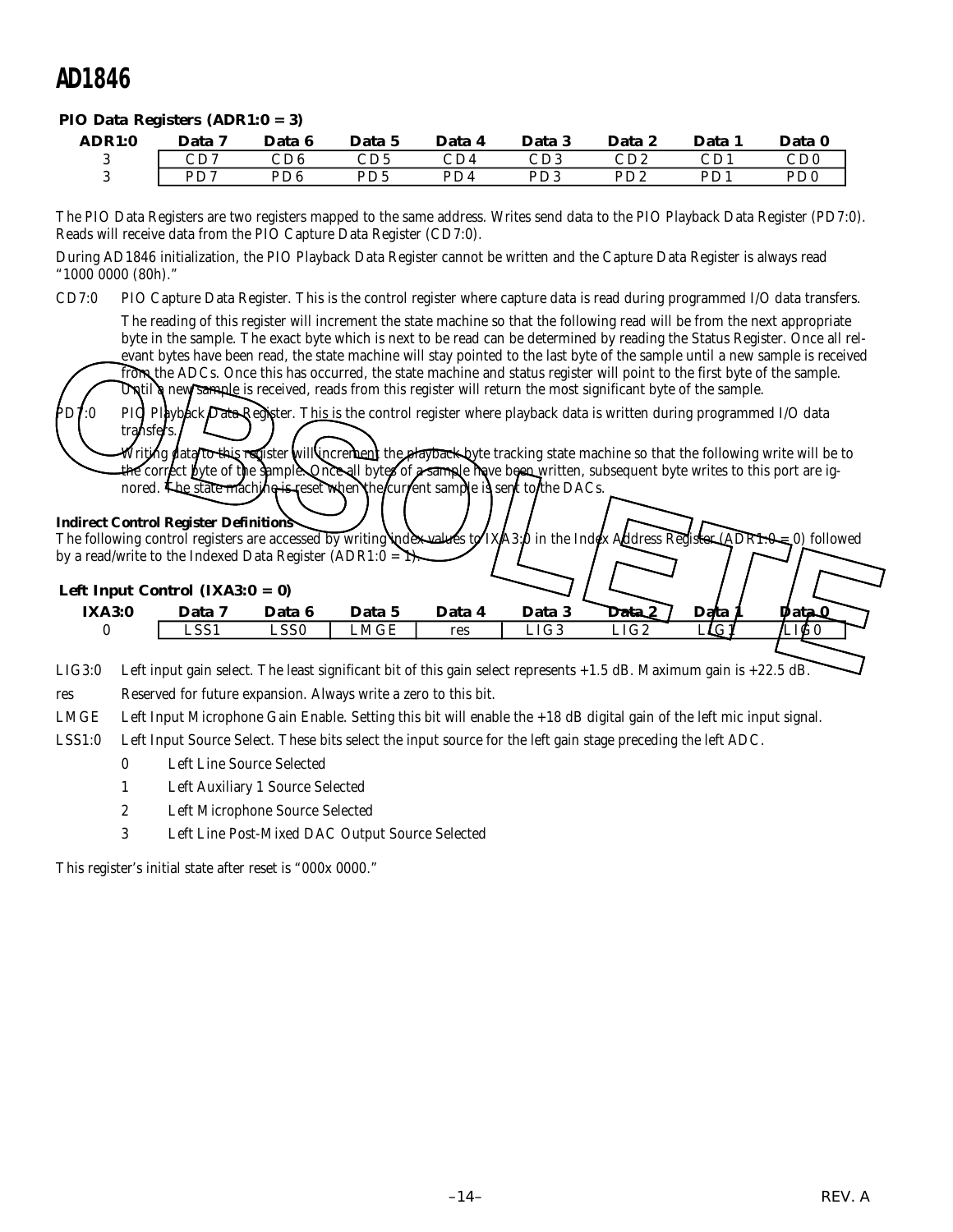| <b>IXA3:0</b>                          |             | Data 7           | Data 6                                                                                                                                                                                             | Data 5      | Data 4        | Data 3 | Data 2                                                                       | Data 1 | Data 0 |
|----------------------------------------|-------------|------------------|----------------------------------------------------------------------------------------------------------------------------------------------------------------------------------------------------|-------------|---------------|--------|------------------------------------------------------------------------------|--------|--------|
| 1                                      |             | RSS <sub>1</sub> | RSS <sub>0</sub>                                                                                                                                                                                   | <b>RMGE</b> | res           | RIG3   | RIG2                                                                         | RIG1   | RIG0   |
| RIG3:0                                 |             |                  | Right Input Gain Select. The least significant bit of this gain select represents $+1.5$ dB. Maximum gain is $+22.5$ dB.                                                                           |             |               |        |                                                                              |        |        |
| res                                    |             |                  | Reserved for future expansion. Always write a zero to this bit.                                                                                                                                    |             |               |        |                                                                              |        |        |
| <b>RMGE</b>                            |             |                  | Right Input Microphone Gain Enable. Setting this bit will enable the +18 dB digital gain of the right mic input signal.                                                                            |             |               |        |                                                                              |        |        |
| <b>RSS1:0</b>                          |             |                  | Right Input Source Select. These bits select the input source for the right channel gain stage preceding the right ADC.                                                                            |             |               |        |                                                                              |        |        |
|                                        | 0           |                  | <b>Right Line Source Selected</b>                                                                                                                                                                  |             |               |        |                                                                              |        |        |
|                                        | 1           |                  | <b>Right Auxiliary 1 Source Selected</b>                                                                                                                                                           |             |               |        |                                                                              |        |        |
|                                        | 2           |                  | <b>Right Microphone Source Selected</b>                                                                                                                                                            |             |               |        |                                                                              |        |        |
|                                        | 3           |                  | Right Post-Mixed DAC Output Source Selected                                                                                                                                                        |             |               |        |                                                                              |        |        |
| $\mathbf{4} \mathbf{X} \mathbf{A}$ 3:0 |             | Data             | This register's initial state after reset is "000x 0000."<br>Left Ayxillary #1-Input Control $(XA3x0 = 2)$<br>Data 6                                                                               | Data 5      | <b>Qata 4</b> | Data 3 | Data 2                                                                       | Data 1 | Data 0 |
|                                        |             |                  | ses                                                                                                                                                                                                | 'es         | MA4           | LX1A3  | LX1A2                                                                        | LX1A1  | LX1A0  |
|                                        | $-34.5$ dB. |                  | LX1A4:0 Left Auxiliary Input $\mathbb A$ Attenuate Seldct. The least significant bit of this gain/attenuate solect represents -1.5 dB.<br>LX1A4:0 = 0 produces $\lambda$ 12 dB gain\LX A4:0 $\neq$ |             | 0,000         |        | $(\beta \text{ decimal})$ produces $\text{UdB}$ gain. Maximum attenuation is |        |        |
|                                        |             |                  | Reserved for future expansion. Always write zeros to these bits.                                                                                                                                   |             |               |        |                                                                              |        |        |
|                                        |             |                  |                                                                                                                                                                                                    |             |               |        |                                                                              |        |        |
|                                        |             |                  | Left Auxiliary #1 Mute. This bit, when set, will mute the left channel of the Auxiliary #1 input source. This bit is set to                                                                        |             |               |        |                                                                              |        |        |
|                                        |             | "1" after reset. |                                                                                                                                                                                                    |             |               |        |                                                                              |        |        |
|                                        |             |                  | This register's initial state after reset is "1xx0 0000."                                                                                                                                          |             |               |        |                                                                              |        |        |
|                                        |             |                  |                                                                                                                                                                                                    |             |               |        |                                                                              |        |        |
| res<br>LMX1<br><b>IXA3:0</b>           |             | Data 7           | Right Auxiliary #1 Input Control (IXA3: $0 = 3$ )<br>Data 6                                                                                                                                        | Data 5      | Data 4        | Data 3 | Data 2                                                                       | Data 1 | Data 0 |

- RX1A4:0 Right Auxiliary Input #1 Attenuate Select. The least significant bit of this gain/attenuate select represents –1.5 dB.  $RX1A4:0 = 0$  produces a +12 dB gain. RX1A4:0 = "01000" (8 decimal) produces 0 dB gain. Maximum attenuation is –34.5 dB.
- res Reserved for future expansion. Always write zeros to these bits.
- RMX1 Right Auxiliary #1 Mute. This bit, when set, will mute the right channel of the Auxiliary #1 input source. This bit is set to "1" after reset.

This register's initial state after reset is "1xx0 0000."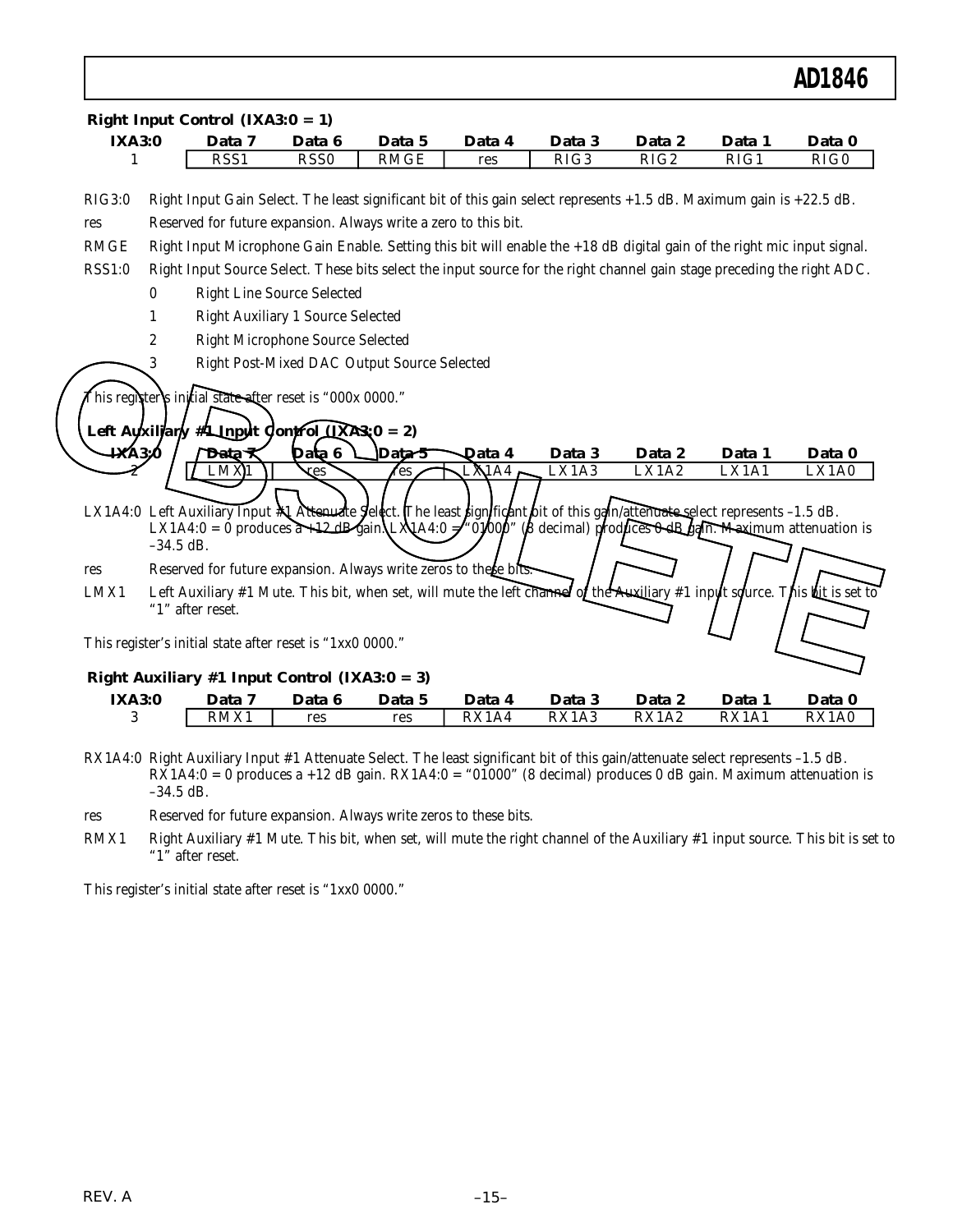#### *Left Auxiliary #2 Input Control (IXA3:0 = 4)*

| <b>IXA3:0</b> | Data | Data 6 | Data 5 | Data 4   | Data 3 | Data 2 | Data 1 | Data 0 |
|---------------|------|--------|--------|----------|--------|--------|--------|--------|
|               | LMX2 | res    | res    | $\_X2A4$ | LX2A3  | LX2A2  | LX2A1  | LX2A0  |

 LX2A4:0 Left Auxiliary Input #2 Attenuate Select. The least significant bit of this gain/attenuate select represents –1.5 dB. LX2A4:0 = 0 produces a +12 dB gain. LX2A4:0 = "01000" (8 decimal) produces 0 dB gain. Maximum attenuation is –34.5 dB.

- res Reserved for future expansion. Always write zeros to these bits.
- LMX2 Left Auxiliary #2 Mute. This bit, when set to 1, will mute the left channel of the Auxiliary #2 input source. This bit is set to "1" after reset.

This register's initial state after reset is "1xx0 0000."

#### *Right Auxiliary #2 Input Control (IXA3:0 = 5)*

| Right-Auxiliary #2 Input Control (IXA3:0 = 5)                                                                                                   |                                                                                                                                                                                                              |        |        |        |        |                  |            |                                                                                                                              |
|-------------------------------------------------------------------------------------------------------------------------------------------------|--------------------------------------------------------------------------------------------------------------------------------------------------------------------------------------------------------------|--------|--------|--------|--------|------------------|------------|------------------------------------------------------------------------------------------------------------------------------|
| IX <sub>A3.0</sub>                                                                                                                              | Data 7                                                                                                                                                                                                       | Data 6 | Data 5 | Data 4 | Data 3 | Data 2           | Data 1     | Data 0                                                                                                                       |
| 5                                                                                                                                               | RMX <sub>2</sub>                                                                                                                                                                                             | res    | res    | RX2A4  | RX2A3  | RX2A2            | RX2A1      | RX2A0                                                                                                                        |
| RXXA4:0 Right Auxiliary Input #2 Attenuate Select. The least significant bit of this gain/attenuate select represents -1.5 dB.                  |                                                                                                                                                                                                              |        |        |        |        |                  |            |                                                                                                                              |
|                                                                                                                                                 | $\mathbb{R}$ X2 $\mathbb{A}$ 4: $\mathcal{G} = \mathcal{F}$ product $\mathcal{F}$ a +12 dR gain R $\mathcal{F}$ 2A4 $\mathcal{F} = \mathcal{F}$ +100° (8 decimal) produces 0 dB gain. Maximum attenuation is |        |        |        |        |                  |            |                                                                                                                              |
| =34.5 dB.                                                                                                                                       |                                                                                                                                                                                                              |        |        |        |        |                  |            |                                                                                                                              |
| res                                                                                                                                             | Reserved for future expansion. Always write zeros to these bits.                                                                                                                                             |        |        |        |        |                  |            |                                                                                                                              |
| RMX <sub>2</sub>                                                                                                                                |                                                                                                                                                                                                              |        |        |        |        |                  |            | Right Auxiliary #2 Mute. This bit, when set, will mute the right channel of the Auxiliary #2 mput source. This bit is set to |
|                                                                                                                                                 | "1" after reset.                                                                                                                                                                                             |        |        |        |        |                  |            |                                                                                                                              |
| This register's initial state after reset is "1xx0 0000."                                                                                       |                                                                                                                                                                                                              |        |        |        |        |                  |            |                                                                                                                              |
|                                                                                                                                                 |                                                                                                                                                                                                              |        |        |        |        |                  |            |                                                                                                                              |
| Left DAC Control (IXA3: $0 = 6$ )                                                                                                               |                                                                                                                                                                                                              |        |        |        |        |                  |            |                                                                                                                              |
| <b>IXA3:0</b>                                                                                                                                   | Data 7                                                                                                                                                                                                       | Data 6 | Data 5 | Data 4 | Data 3 | Data 2           | Data $\mu$ | Data 0                                                                                                                       |
| 6                                                                                                                                               | LDM                                                                                                                                                                                                          | res    | LDA5   | LDA4   | LDA3   | LDA <sub>2</sub> | LDA1       | .DA0                                                                                                                         |
| $I DAE.0 I of DAC$ transite $C_0$ and $T_{\text{loc}}$ the legat giant from thit of this attenuate select represents $I E$ dD IDAE.0 0 produced |                                                                                                                                                                                                              |        |        |        |        |                  |            |                                                                                                                              |

- LDA5:0 Left DAC Attenuate Select. The least significant bit of this attenuate select represents –1.5 dB. LDA5:0 = 0 produces a 0 dB attenuation. Maximum attenuation is –94.5 dB.
- res Reserved for future expansion. Always write a zero to this bit.
- LDM Left DAC Mute. This bit, when set to 1, will mute the left DAC output. Auxiliary inputs are muted independently with the Left Auxiliary Input Control Registers. This bit is set to "1" after reset.

This register's initial state after reset is "1x00 0000."

#### *Right DAC Control (IXA3:0 = 7)*

| <b>IXA3:0</b> | Data 7 | Data 6 | Data 5 | Data 4 | Data 3 | Data 2 | Data 1 | Data 0 |
|---------------|--------|--------|--------|--------|--------|--------|--------|--------|
|               | RDM    | res    | RDA5   | RDA4   | RDA3   | RDA2   | RDA1   | RDA0   |

- RDA5:0 Right DAC Attenuate Select. The least significant bit of this attenuate select represents –1.5 dB. RDA5:0 = 0 produces 0 dB attenuation. Maximum attenuation is –94.5 dB.
- res Reserved for future expansion. Always write a zero to this bit.
- RDM Right DAC Mute. This bit, when set to 1, will mute the right DAC output. Auxiliary inputs are muted independently with the Right Auxiliary Input Control Registers. This bit is set to "1" after reset.

This register's initial state after reset is "1x00 0000."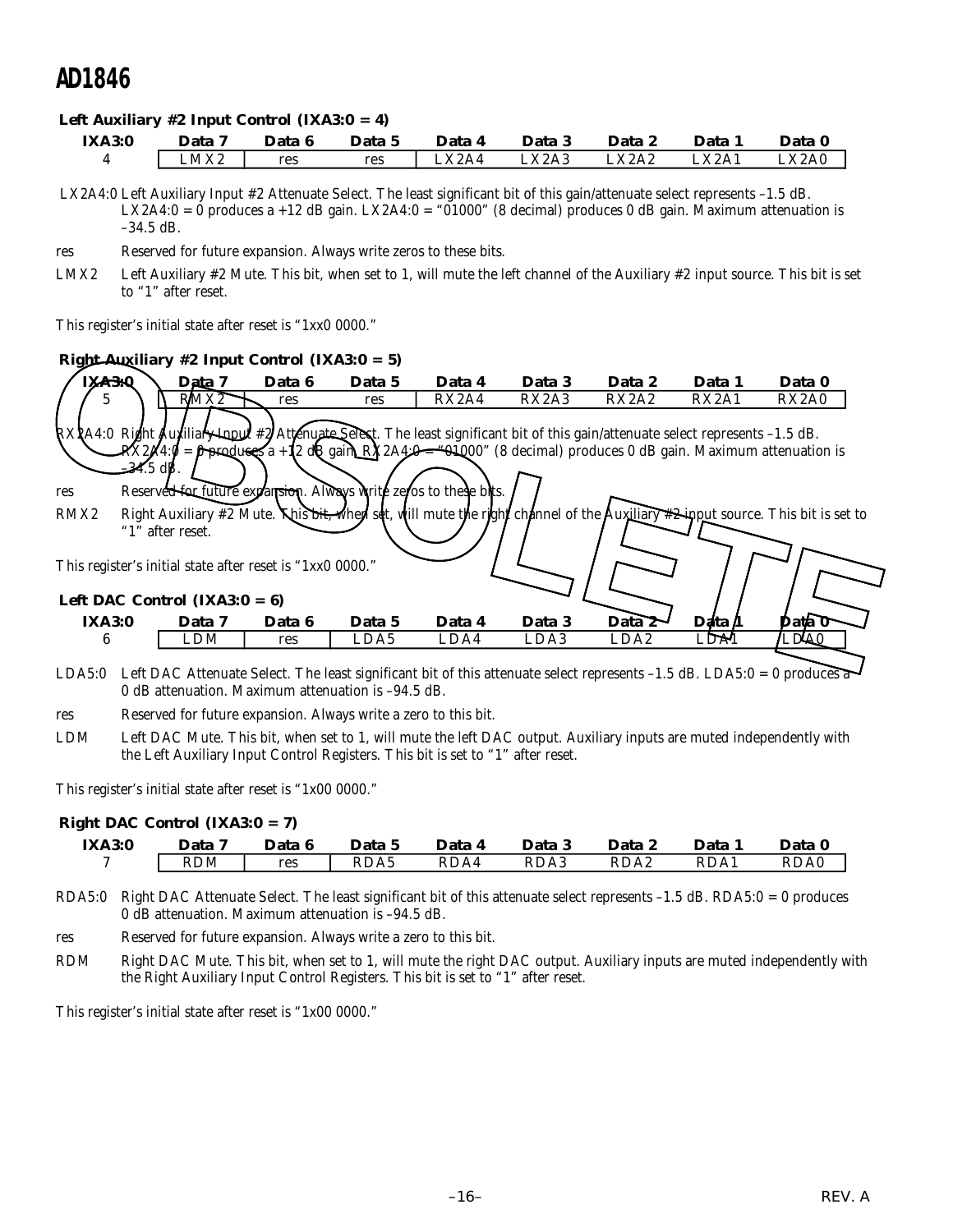#### *Clock and Data Format Register (IXA3:0 = 8)*

| <b>IXA3:0</b> | Data 7 | Data 6 | Data   | Data 4 | Data 3                   | Data 2                       | Data 1                 | Data 0 |
|---------------|--------|--------|--------|--------|--------------------------|------------------------------|------------------------|--------|
|               | res    | FMT    | بلا اب | S/M    | $\mathop{\mathrm{CFS2}}$ | $\mathop{\rm CFS1}\nolimits$ | $\mathbb{C}\text{FS0}$ | CSS    |

*The contents of the Clock and Data Format Register cannot be changed except when the AD1846 is in Mode Change Enable (MCE) state. Write attempts to this register when the AD1846 is not in the MCE state will not be successful.*

- CSS Clock Source Select. These bits select the crystal clock source which will be used for the audio sample rates.
	- 0 XTAL1 (24.576 MHz)
	- 1 XTAL2 (16.9344 MHz)
- CFS2:0 Clock Frequency Divide Select. These bits select the audio sample rate frequency. The actual audio sample rate depends on which crystal clock source is selected and the frequency of that source.



Note that the AD1846's internal oscillators can be driven by external clock sources at the crystal input pins. Han external clock source is applied, it will be divided down by the selected Divide Factor. It need not be at the recommended crystal frequencies.

- S/M Stereo/Mono Select. This bit determines how the audio data streams are formatted. Selecting stereo will result with alternating samples representing left and right audio channels. Mono playback plays the same audio sample on both channels. Mono capture only captures data from the left audio channel.
	- 0 Mono
	- 1 Stereo
- C/L Companded/Linear Select. This bit selects between a linear digital representation of the audio signal or a nonlinear, companded format for all input and output data. The type of linear PCM or the type of companded format is defined by the FMT bits.
	- 0 Linear PCM
	- 1 Companded
- FMT Format Select. This bit defines the format for all digital audio input and outputs based on the state of the C/L bit.

| Linear PCM $(C/L = 0)$ |  |
|------------------------|--|
|------------------------|--|

0 8-bit Unsigned PCM 8-bit µ-law Companded

Companded  $(C/L = 1)$ 1 16-bit Twos-Complement PCM 8-bit A-law Companded

res Reserved for future expansion. Always write a zero to this bit.

This register's initial state after reset is "x000 0000."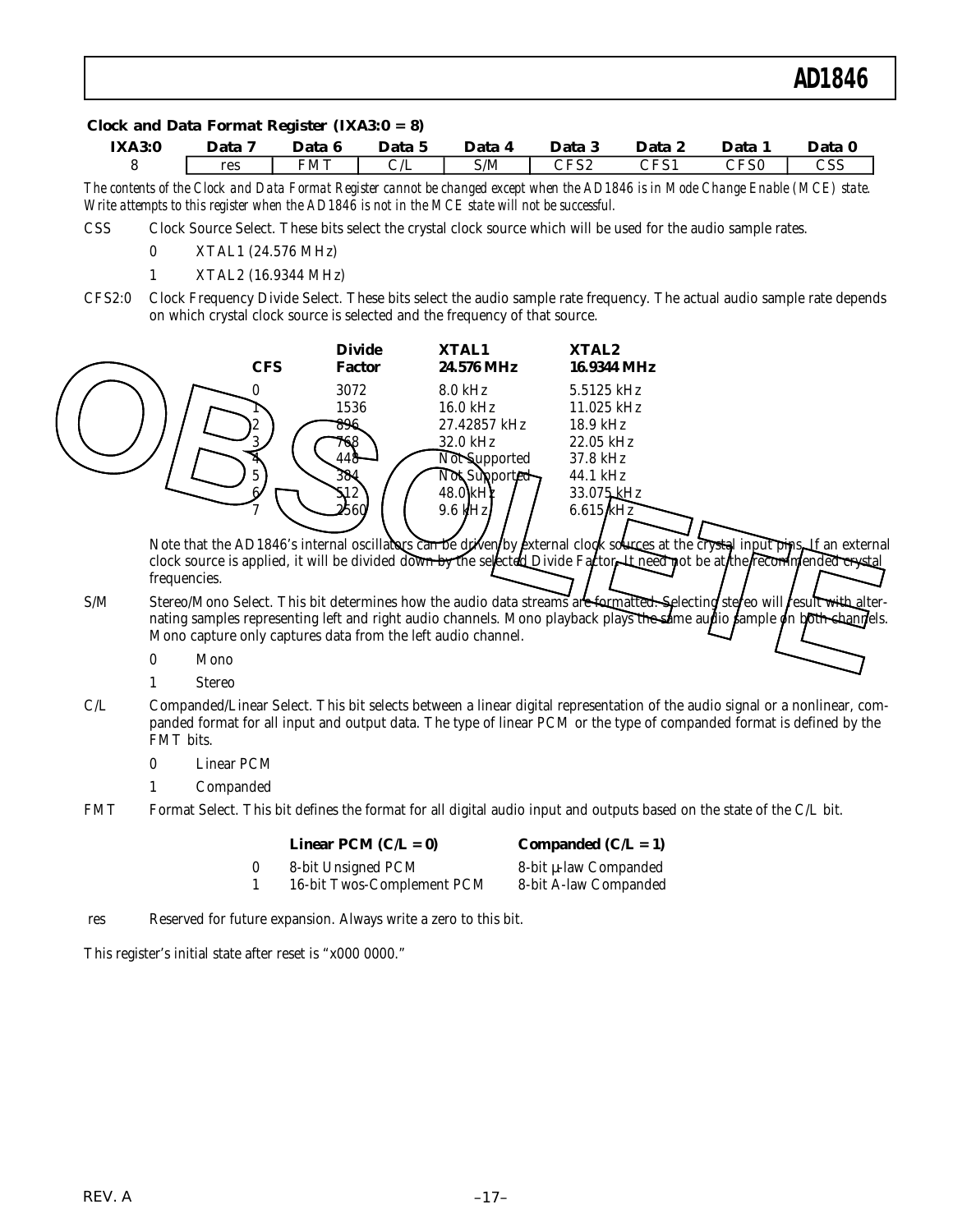#### *Interface Configuration Register (IXA3:0 = 9)*

| <b>IXA3:0</b><br>9<br>ways be written.<br><b>PEN</b><br><b>CEN</b> | 0            | Data 7<br><b>CPIO</b><br>Playback enabled | Data 6<br><b>PPIO</b>   | Data 5<br>res<br>playback mode. PEN may be set and reset without setting the MCE bit.<br>Playback disabled (PDRQ and PIO Playback Data Register inactive) | Data 4<br>res | Data 3<br><b>ACAL</b><br>The contents of the Interface Configuration Register cannot be changed except when the AD1846 is in Mode Change Enable (MCE) state.<br>respond to PDAK signals when this bit is enabled and PPIO = 0. If PPIO = 1, this bit enables Programmed I/O (PIO)                                                                                       | Data 2<br>SDC | Data 1<br>CEN | Data 0<br><b>PEN</b><br>Write attempts to this register when the AD1846 is not in the MCE state will not be successful. PEN and CEN are exceptions; these bits may al-<br>Playback Enable. This bit will enable the playback of data in the format selected. The AD1846 will generate PDRQ and                                                                                                      |
|--------------------------------------------------------------------|--------------|-------------------------------------------|-------------------------|-----------------------------------------------------------------------------------------------------------------------------------------------------------|---------------|-------------------------------------------------------------------------------------------------------------------------------------------------------------------------------------------------------------------------------------------------------------------------------------------------------------------------------------------------------------------------|---------------|---------------|-----------------------------------------------------------------------------------------------------------------------------------------------------------------------------------------------------------------------------------------------------------------------------------------------------------------------------------------------------------------------------------------------------|
|                                                                    |              |                                           |                         |                                                                                                                                                           |               |                                                                                                                                                                                                                                                                                                                                                                         |               |               |                                                                                                                                                                                                                                                                                                                                                                                                     |
|                                                                    |              |                                           |                         |                                                                                                                                                           |               |                                                                                                                                                                                                                                                                                                                                                                         |               |               |                                                                                                                                                                                                                                                                                                                                                                                                     |
|                                                                    |              |                                           |                         |                                                                                                                                                           |               |                                                                                                                                                                                                                                                                                                                                                                         |               |               |                                                                                                                                                                                                                                                                                                                                                                                                     |
|                                                                    |              |                                           |                         |                                                                                                                                                           |               |                                                                                                                                                                                                                                                                                                                                                                         |               |               |                                                                                                                                                                                                                                                                                                                                                                                                     |
|                                                                    |              |                                           |                         |                                                                                                                                                           |               |                                                                                                                                                                                                                                                                                                                                                                         |               |               |                                                                                                                                                                                                                                                                                                                                                                                                     |
| <b>SDC</b>                                                         | 0            | Capture enabled                           |                         | may be set and reset without setting the MCE bit.<br>Capture disabled (CDRQ and PIO Capture Data Register inactive)                                       |               | spond to $\overline{CDAK}$ signals when this bit is enabled and $CPIO = 0$ . If $CPIO = 1$ , this bit enables PIO capture mode. CEN<br>Simultaneous capture and playback cannot occur in this mode. Should both capture and playback be enabled<br>$(CEN = PEN = 1)$ in the hoode, only play dack will occup. See "Data and Control Transfers" for further explanation. |               |               | Capture Enable. This bit will enable the capture of data in the format selected. The AD1846 will generate CDRQ and re-<br>Single DMA Channel. This hit will force both Capture and playback DMA requests to occur on the Playback DMA chan-<br>$\overline{\text{nel}}$ . The Capture DMA CDRQ pin will be $\cancel{\text{LO}}$ . This bility allow the AD1846 to be used with only one DMA channel. |
|                                                                    | 0            |                                           | Dual DMA channel mode   |                                                                                                                                                           |               |                                                                                                                                                                                                                                                                                                                                                                         |               |               |                                                                                                                                                                                                                                                                                                                                                                                                     |
| <b>ACAL</b>                                                        | 1            |                                           | Single DMA channel mode | for a description of a complete autocalibration sequence.                                                                                                 |               |                                                                                                                                                                                                                                                                                                                                                                         |               |               | Autocalibrate Enable. This bit determines whether the AD1840 performs an autocalibrate whenever the $\overline{PWRDWR}$ pin is<br>deasserted or from the Mode Change Enable (MCE) bit being reset. ACALLs normally set. See "Autocalibration" below                                                                                                                                                 |
|                                                                    | $\mathbf{0}$ | No autocalibration                        |                         |                                                                                                                                                           |               |                                                                                                                                                                                                                                                                                                                                                                         |               |               |                                                                                                                                                                                                                                                                                                                                                                                                     |
|                                                                    |              |                                           |                         | Autocalibration after power down/reset or mode change                                                                                                     |               |                                                                                                                                                                                                                                                                                                                                                                         |               |               |                                                                                                                                                                                                                                                                                                                                                                                                     |
| res                                                                |              |                                           |                         | Reserved for future expansion. Always write zeros to these bits.                                                                                          |               |                                                                                                                                                                                                                                                                                                                                                                         |               |               |                                                                                                                                                                                                                                                                                                                                                                                                     |
| <b>PPIO</b>                                                        |              |                                           |                         |                                                                                                                                                           |               | Playback PIO Enable. This bit determines whether the playback data is transferred via DMA or PIO.                                                                                                                                                                                                                                                                       |               |               |                                                                                                                                                                                                                                                                                                                                                                                                     |
|                                                                    | 0            | DMA transfers only                        |                         |                                                                                                                                                           |               |                                                                                                                                                                                                                                                                                                                                                                         |               |               |                                                                                                                                                                                                                                                                                                                                                                                                     |
|                                                                    | 1            | PIO transfers only                        |                         |                                                                                                                                                           |               |                                                                                                                                                                                                                                                                                                                                                                         |               |               |                                                                                                                                                                                                                                                                                                                                                                                                     |
| <b>CPIO</b>                                                        |              |                                           |                         |                                                                                                                                                           |               | Capture PIO Enable. This bit determines whether the capture data is transferred via DMA or PIO.                                                                                                                                                                                                                                                                         |               |               |                                                                                                                                                                                                                                                                                                                                                                                                     |
|                                                                    | $\bf{0}$     | DMA transfers only                        |                         |                                                                                                                                                           |               |                                                                                                                                                                                                                                                                                                                                                                         |               |               |                                                                                                                                                                                                                                                                                                                                                                                                     |
|                                                                    | 1            | PIO transfers only                        |                         |                                                                                                                                                           |               |                                                                                                                                                                                                                                                                                                                                                                         |               |               |                                                                                                                                                                                                                                                                                                                                                                                                     |

#### *Pin Control Register (IXA3:0 = 10)*

| <b>IXA3:0</b> | Data            | -6<br>Data | Data 5 | Data 4 | Data 3 | <b>Data</b> | Data       | Data |
|---------------|-----------------|------------|--------|--------|--------|-------------|------------|------|
| 10            | VCTI.<br>$\sim$ | XCTL0      | res    | res    | res    | res         | <b>IEN</b> | res  |

res Reserved for future expansion. Always write zeros to these bits.

IEN Interrupt Enable. This bit enables the interrupt pin. The Interrupt Pin will go active HI when the number of samples programmed in the Base Count Register is reached.

- 0 Interrupt disabled
- 1 Interrupt enabled

XCTL1:0 External Control. The state of these independent bits is reflected on the respective XCTL1:0 pins of the AD1846.

- 0 TTL Logic LO on XCTL1:0 pins
- 1 TTL Logic HI on XCTL1:0 pins

This register's initial state after reset is "00xx xx0x."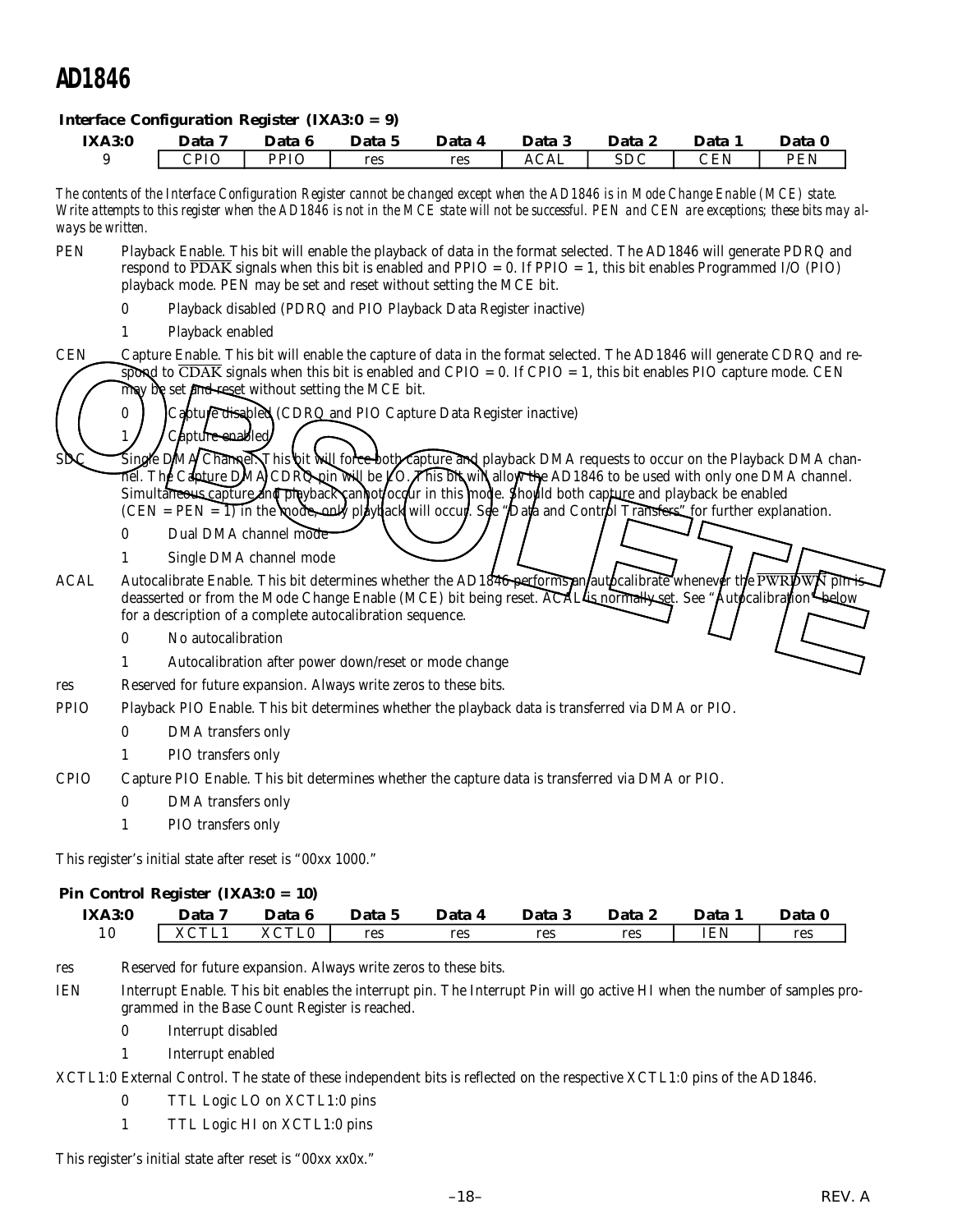| <b>IXA3:0</b> |                  | Data 7                               | Data 6                                                            | Data 5                                      | Data 4                                                                                                                                                                                                                                         | Data 3 | Data 2 | Data 1 | Data 0           |
|---------------|------------------|--------------------------------------|-------------------------------------------------------------------|---------------------------------------------|------------------------------------------------------------------------------------------------------------------------------------------------------------------------------------------------------------------------------------------------|--------|--------|--------|------------------|
| 11            |                  | COR                                  | PUR                                                               | ACI                                         | <b>DRS</b>                                                                                                                                                                                                                                     | ORR1   | ORR0   | ORL1   | ORL <sub>0</sub> |
| ORL1:0        |                  | sample basis. This bit is read only. |                                                                   |                                             | Overrange Left Detect. These bits indicate the overrange on the left input channel. This bit changes on a sample-by-                                                                                                                           |        |        |        |                  |
|               | $\boldsymbol{0}$ | Less than -1 dB underrange           |                                                                   |                                             |                                                                                                                                                                                                                                                |        |        |        |                  |
|               | 1                | Between -1 dB and 0 dB underrange    |                                                                   |                                             |                                                                                                                                                                                                                                                |        |        |        |                  |
|               | $\boldsymbol{2}$ | Between 0 dB and +1 dB overrange     |                                                                   |                                             |                                                                                                                                                                                                                                                |        |        |        |                  |
|               | 3                | Greater than $+1$ dB overrange       |                                                                   |                                             |                                                                                                                                                                                                                                                |        |        |        |                  |
| ORR1:0        |                  | sample basis. This bit is read only. |                                                                   |                                             | Overrange Right Detect. These bits indicate the overrange on the right input channel. This bit changes on a sample-by-                                                                                                                         |        |        |        |                  |
|               |                  | Less than $-1$ dB underrange         |                                                                   |                                             |                                                                                                                                                                                                                                                |        |        |        |                  |
|               |                  | Between -1 dB and 0 dB underrange    |                                                                   |                                             |                                                                                                                                                                                                                                                |        |        |        |                  |
|               | 2                |                                      | $B$ <i>d</i> Ween 0 $\frac{dB}{d}$ and $\frac{d}{d}$ dB overrange |                                             |                                                                                                                                                                                                                                                |        |        |        |                  |
|               |                  |                                      | Greater than $+1$ dB overcange                                    |                                             |                                                                                                                                                                                                                                                |        |        |        |                  |
| DRS           |                  |                                      |                                                                   |                                             | Request Status. This bit indicates the current status of the PDRQ and CDRQ pins of the AD1846.                                                                                                                                                 |        |        |        |                  |
|               | $\mathbf{0}$     |                                      |                                                                   | $CDRQ$ and PDRQ are presently inactive (LO) |                                                                                                                                                                                                                                                |        |        |        |                  |
|               |                  |                                      |                                                                   | CDRQ or PDRQ are presently active (HI)      |                                                                                                                                                                                                                                                |        |        |        |                  |
| <b>ACI</b>    |                  |                                      |                                                                   |                                             | Autocalibrate-In-Progress. This bit indicates the state of antocalibration of a recent exterious Mode-Change Enable                                                                                                                            |        |        |        |                  |
|               |                  | (MCE). This bit is read only.        |                                                                   |                                             |                                                                                                                                                                                                                                                |        |        |        |                  |
|               | 0                | Autocalibration is not in progress   |                                                                   |                                             |                                                                                                                                                                                                                                                |        |        |        |                  |
|               | 1                |                                      |                                                                   |                                             | Autocalibration is in progress or MCE was exited within approximately the last 128 sample periods                                                                                                                                              |        |        |        |                  |
| PUR           |                  |                                      |                                                                   |                                             | Playback Underrun. This bit is set when playback data has not arrived from the host in time to be played. As a result a<br>midscale value will be sent to the DACs. This bit changes on a sample by sample basis.                              |        |        |        |                  |
| COR           |                  | sample by sample basis.              |                                                                   |                                             | Capture Overrun. This bit is set when the capture data has not been read by the host before the next sample arrives. The<br>sample being read will not be overwritten by the new sample. The new sample will be ignored. This bit changes on a |        |        |        |                  |

This register's initial state after reset is "0000 0000."

#### *Miscellaneous Control Register (IXA3:0 = 12)*

| <b>IXA3:0</b>  | Data 7 | Data 6 | Data 5 | Data 4 | Data 3 | Data 2 | Data | Data 0 |
|----------------|--------|--------|--------|--------|--------|--------|------|--------|
| $\overline{1}$ | res    | res    | res    | res    | ID3    | ID2    | ıD*  | ID0    |

res Reserved for future expansion. The bits are read only. Do not write to these bits.

This register's initial state after reset is "xxxx RRRR" where RRRR = Revision ID of the silicon in use.

other status bits.

ID3:0 AD1846 Revision ID. These four bits define the revision level of the AD1846. The AD1846 is designated ID = "1010." Revisions increment by one LSB. These bits are read only.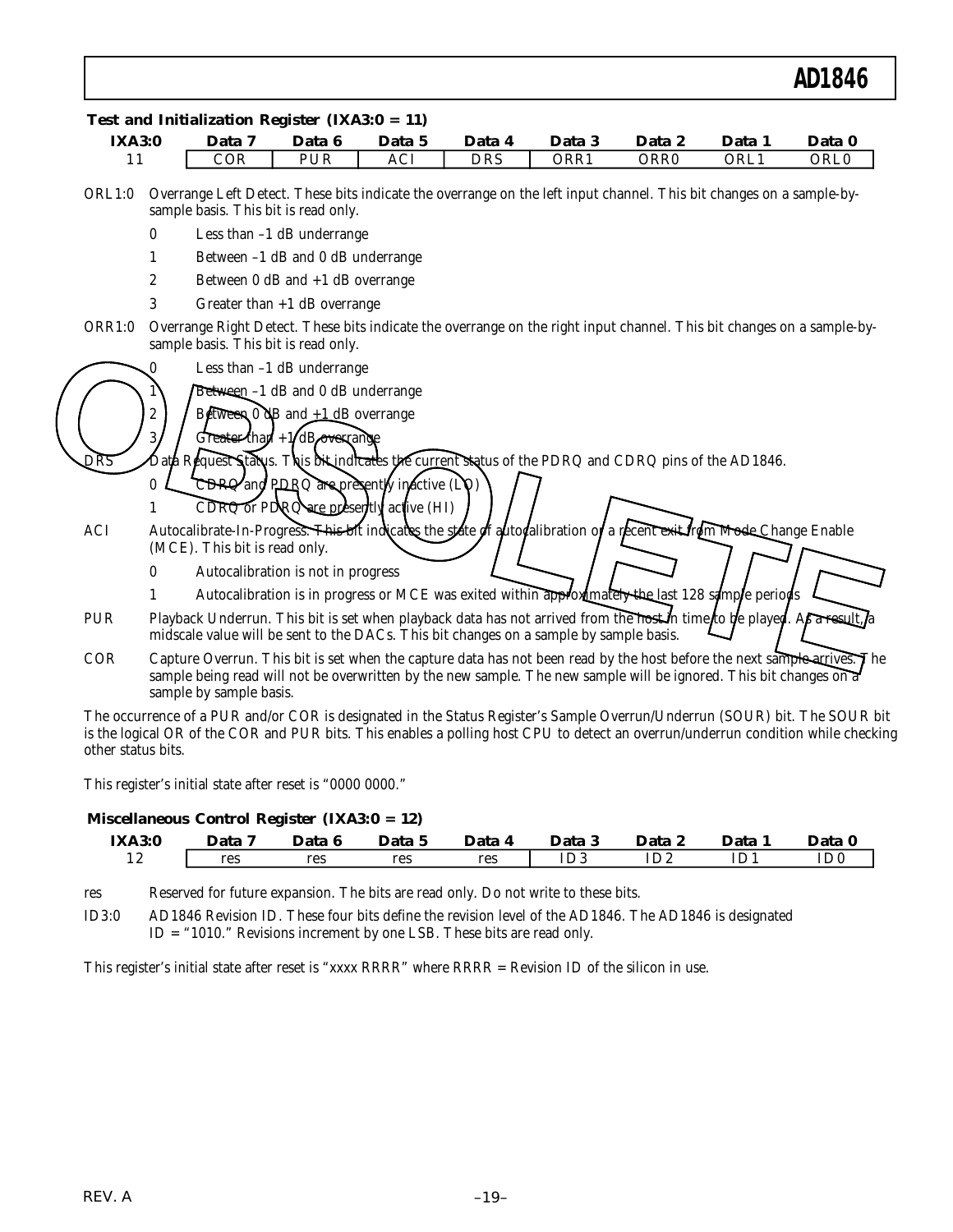#### *Digital Mix Control Register (IXA3:0 = 13)*

| <b>IXA3:0</b> | Data | Data 6 | Data 5 | Data 4           | Data | Data 2           | <b>Data</b> | Data |
|---------------|------|--------|--------|------------------|------|------------------|-------------|------|
| റ             | DMA5 | DMA4   | DMA3   | DMA <sub>2</sub> | DMA1 | DMA <sub>0</sub> | res         | DME  |

- DME Digital Mix Enable. This bit will enable the digital mix of the ADCs' output with the DACs' input. When enabled, the data from the ADCs are digitally mixed with other data being delivered to the DACs (regardless of whether or not playback [PEN] is enabled, i.e., set). If capture is enabled (CEN set) and there is a capture overrun (COR), then the last sample captured before overrun will be used for the digital mix. If playback is enabled (PEN set) and there is a playback underrun (PUR), then a midscale zero will be added to the digital mix data.
	- 0 Digital mix disabled (muted)
	- 1 Digital mix enabled
- res Reserved for future expansion. Always write a zero to this bit.
- DMA5:0 Digital Mix Attenuation. These bits determine the attenuation of the ADC data in mixing with the DAC input. Each attenuate step is  $-1.5$  dB ranging to  $-94.5$  dB.

# This register's initial state <del>aft</del>er reset is "0000 00x0."

*DMA BASE COUNT REGISTERS (IXA3:0 = 14 & 15)* The DMA Base Count/Registers in the AD1846 simplify integration of the AD1846 in ISA systems. The ISA DMA controller requires an external *count mechanism to notify the host* CPU via interrupt of Full DMA buffer. The programmable DMA Base Count Registers will allow such interrupts to occur

The Base Count Registers contain the number of sample periods which will occur before an interrupt is generated on the interrupt (INT) pin. To load, first write a value to the Lower Base Count Register. Writing a value to the Upper Base Register will cause both Base Count Registers to load into the Current Count Register. Once AD1846 transfers are enabled, each sample period the Current Count Register will decrement until zero count is reached. The next sample period after/zero will generate the interrupt and reload the Current Count Register with the values in the Base Count Registers. The interrupt is cleared by a write to the Status Register. DMA5.0 Digital Mix Attenuation. These bits determine the attenuation of the ADC data in mixing with the DAC input. Each at-<br>
This register s initial data methan is "0000 00x0."<br> **ODM BASE COMPRESSES IN A 36** For 15 0000 00

The Host Interrupt Pin (INT) will go HI during the sample period in which the Current Count Register underflows when Interrupt Enable (IEN) is set. The Host Interrupt Pin (INT) will go LO when the Interrupt Status Bit (INT) is cleared. [Note that both the Host Interrupt Pin and the Interrupt Status Bit have the same name (INT)].

The Current Count Register is decremented every sample period when either the PEN or CEN bit is enabled and also either the Transfer Request Disable (TRD) bit or the Interrupt Status (INT) bit are zero. Note that the internal INT bit will become one on counter underflow even if the external interrupt pin is not enabled, i.e., IEN is zero. The Current Count Register is decremented in both PIO and DMA data transfer modes.

#### *Upper Base Count Register (IXA3:0 = 14)*

| <b>IXA3:0</b> | Data 7 | Data 6 | Data 5 | Data 4 | Data 3       | Data 2 | Data | Data 0           |
|---------------|--------|--------|--------|--------|--------------|--------|------|------------------|
| 14            | UB7    | UB6    | JB5    | 'JB4   | $\sqrt{1}B3$ | JB2    | UB1  | $\overline{AB0}$ |

UB7:0 Upper Base Count. This byte is the upper byte of the base count register containing the eight most significant bits of the 16-bit base register. Reads from this register return the same value which was written. The current count contained in the counters can not be read.

This register's initial state after reset is "0000 0000."

#### *Lower Upper Base Count Register (IXA3:0 = 15)*

| <b>IXA3:0</b> | Data | Data 6 | Data 5 | Data 4 | Data 3 | <b>Data</b>             | Data                | Data 0 |
|---------------|------|--------|--------|--------|--------|-------------------------|---------------------|--------|
| ⊥ ∪           | LB7  | LB6    | LB5    | LB4    | LB3    | $\mathsf{L}\mathsf{B}2$ | $\mathbf{D}$<br>LDI | LB0    |

LB7:0 Lower Base Count. This byte is the lower byte of the base count register containing the eight least significant bits of the 16-bit base register. Reads from this register return the same value which was written. The current count contained in the counters cannot be read.

This register's initial state after reset is "0000 0000."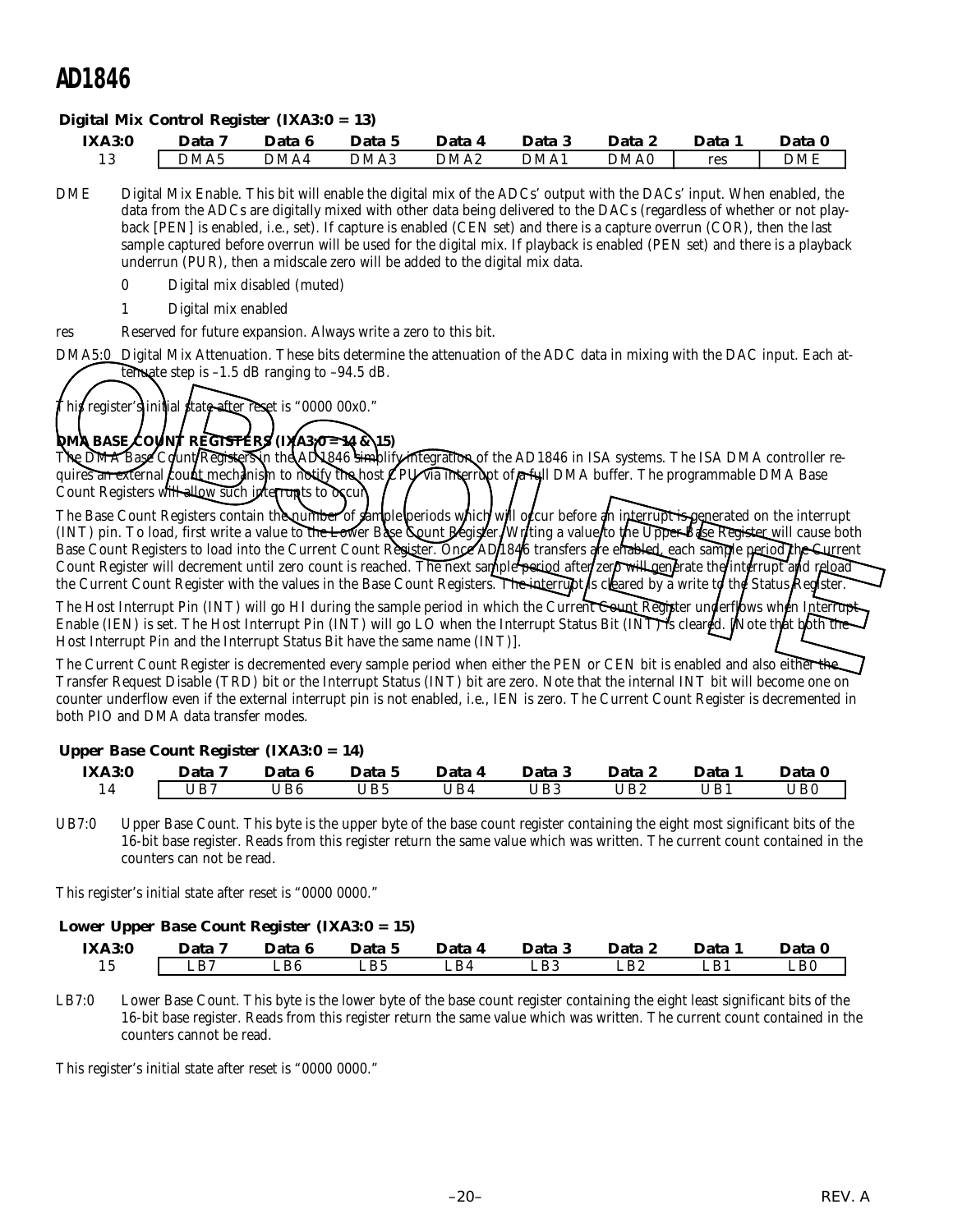#### **DATA AND CONTROL TRANSFERS**

The AD1846 SoundPort Stereo Codec supports a DMA request/grant architecture for transferring data with the host computer bus. One or two DMA channels can be supported. Programmed I/O (PIO) mode is also supported for control register accesses and for applications lacking DMA control. PIO transfers can be made on one channel while the other is performing DMA. Transfers to and from the AD1846 SoundPort Codec are asynchronous relative to the internal data conversion clock. Transfers are buffered, but the AD1846 supports no internal FIFOs. The host is responsible for providing playback data before the next digital-to-analog conversion and removing capture data before the next analog-to-digital conversion.

#### **Data Ordering**

The number of byte-wide transfers required depends on the data format selected. The AD1846 is designed for "little" endian" formats in which the least significant byte (i.e., occupying the lowest memory address) gets transferred first. So 16-bit data transfers require first transferming the least significant bits 7:0 and then transferring the most significant bits 15:8, where 15 is the most significant bit in the word.

In addition, left-channel data is always transferred before right channel data with the AD1846. The following figures should make these requirements clear.

|                 |                   | <b>TIME/</b>    |
|-----------------|-------------------|-----------------|
| <b>SAMPLE 3</b> |                   | <b>SAMPLE 1</b> |
|                 |                   |                 |
|                 |                   |                 |
| <b>MONO</b>     |                   | <b>MONO</b>     |
|                 |                   | <b>BYTE1</b>    |
|                 | BYTE <sub>2</sub> | <b>SAMPLE 2</b> |

Figure 7. 8-Bit Mono Data Stream Sequencing



Figure 8. 8-Bit Stereo Data Stream Sequencing



Figure 9. 16-Bit Mono Data Stream Sequencing



Figure 10. 16-Bit Stereo Data Stream Sequencing

#### **Control and Programmed I/O (PIO) Transfers**

This simpler mode of transfers is used both for control register accesses and programmed I/O. The 21 control and PIO data registers cannot he accessed via DMA transfers. Playback PIO is activated when both Playback Enable (PEN) is set and Playback PIO (PPIO) is set. Capture PIO is activated when both Capture Enable (CEN) is set and Capture PIO (CPIO) is set. See Figures 11 and 12 for the detailed timing of the control register/ PIO transfers. The  $\overline{RD}$  and  $\overline{WR}$  signals are used to define the actual read and write cycles, respectively. The host holds  $\overline{\text{CS}}$ LO during these transfers. The DMA Capture Data Acknowledge  $(\overline{CDAK})$  and Playback Data Acknowledge  $(\overline{PDAK})$  must be held inactive, i.e., HI.

For read/capture cycles, the AD1846 will place data on the DATA7:0 lines while the host is asserting the read strobe, RD, by holding it LO. For write/playback, the host must place data on the DATA7:0 pins while strobing the WR signal LO. The AD1846 latches the write/playback data on the rising edge of the WR strobe.

When using PIO data transfers, the Status Register must be polled to determine when data should be transferred. Note that the ADC capture data will be ready (CRDY HI) from the previous sample period shortly before the DAC playback data is  $\sqrt{\frac{F(\text{RDY H})}{F(\text{RDY H})}}$  for the next sample period. The user should not/wait for both ADCs and DACs to become ready before initiating data transfers. Instead, as soon as capture data is ready, it should be read; as soon as the DACs are ready, playback data should he written. For Encyclopedia Control of the Material of the Material of the Material of the Material of the ADI846 latchs is a serting the red ad strobe. RD,<br> **OBSOLET AND CONTROLL CONTROLL CONTROLL CONTROLL CONTROLL CONTROLL CONTRO** 

Values written to the  $\angle$ KCTL1:0 bits in the Pin Control Register  $(IA3:0 = 10)$  will be reflected in the state of the  $\chi$ CTL1:0 external output pins. This feature allows a simple method for signaling or software control of external logic. Changes in state of the external XCTL pins will occur within one sample period. Because their change is referenced to the internal sample clock, no useful timing diagram can be constructed.



Figure 11. Control Register/PIO Read Cycle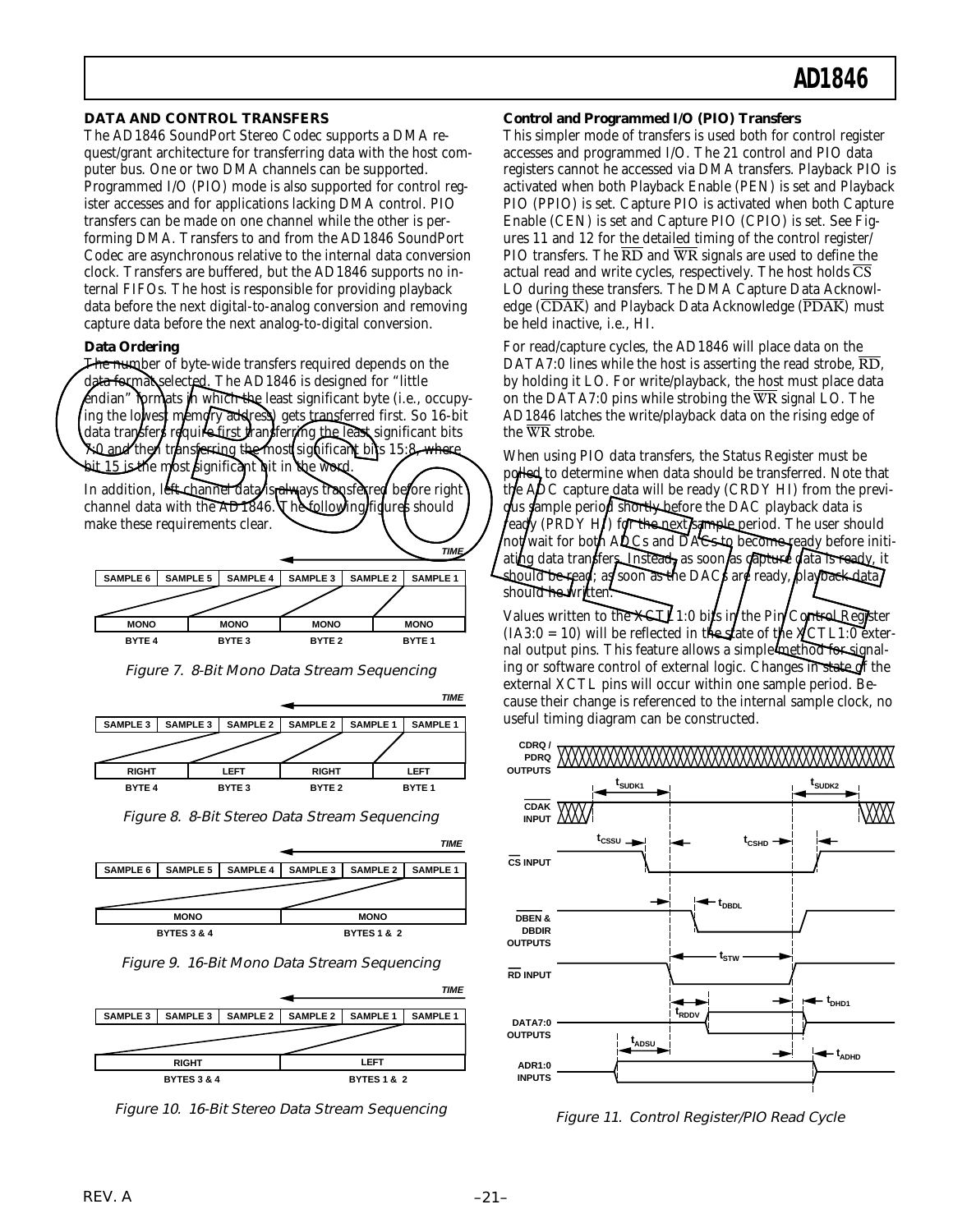

**Direct Memory Access (DMA) Transfers**

The second type of bus cycle supported by the AD1846 are DMA transfers. Both dual channel and single channel DMA operations are supported. To enable Playback DMA transfers, playback enable (PEN) must be set and PPIO cleared. To enable Capture DMA transfers, capture enable (CEN) must be set and CPIO cleared. During DMA transfers, the AD1846 asserts HI the Capture Data Request (CDRQ) or the Playback Data Request (PDRQ) followed by the host's asserting LO the DMA Capture Data Acknowledge (CDAK) or Playback Data Acknowledge (PDAK), respectively. The host's asserted Acknowledge signals cause the AD1846 to perform DMA transfers. The input address lines, ADR1:0, are ignored. Data is transferred between the proper internal sample registers.

The read strobe  $(\overline{RD})$  and write strobe  $(\overline{WR})$  delimit valid data for DMA transfers. Chip select  $(\overline{CS})$  is a "don't care"; its state is ignored by the AD1846.

The AD1846 asserts the Data Request signals, CDRQ and PDRQ, at the rate of once per sample period. PDRQ is asserted near the beginning of an internal sample period and CDRQ is asserted late in the same period to maximize the available processing time. Once asserted, these signals will remain active HI until the corresponding DMA cycle occurs with the host's Data Acknowledge signals. The Data Request signals will be deasserted after the falling edge of the *final* RD or WD strobe in the transfer of a sample, which typically consists of multiple bytes. See "Data Ordering" above for a definition of "sample."

DMA transfers may he independently aborted by resetting the Capture Enable (CEN) and/or Playback Enable (PEN) bits in the Interface Configuration Register. The current capture sample transfer will be completed if a capture DMA is terminated. The current playback sample transfer must be completed if a playback DMA is terminated. If CDRQ and/or PDRQ are asserted HI while the host is resetting CEN and/or PEN, the request must be acknowledged. The host must assert  $\overline{\text{CDAK}}$  and/ or PDAK LO and complete a final sample transfer.

#### **Single-Channel DMA**

Single-Channel DMA mode allows the AD1846 to be used in systems with only a single DMA channel. It is enabled by setting the SDC bit in the Interface Configuration Register. All captures and playbacks take place on the playback channel. Obviously, the AD1846 cannot perform a simultaneous capture and playback in Single-Channel DMA mode.

Playback will occur in single-channel DMA mode exactly as it does in Two-Channel mode. Capture, however, is diverted to the playback channel which means that the capture data request occurs on the PDRQ pin and the capture data acknowledge must be received on the  $\overline{PDAK}$  pin. The CDRQ pin will remain inactive  $L\phi$ . Any inputs to  $\overline{CDAK}$  will be ignored.

Playback and capture are distinguished in Single-Channel DMA mode by the state of the playback enable (PEN) or capture enable (CEN) control bits. If both PEN and CEN dresset in<br>Single-Shannel DMA mode, playback will be presumed. gle-Channel DMA mode, playback will be presumed. To avoid confusion of the origin of a reduest when switching between playback and capture in Single-Channel DMA mode, both CEN and PEN should be disabled and all pending requests serviced before enabling the alternative enable bit.

Switching between playback and capture in Single-Channel DMA mode does not require changing the PPIO and CPIO bits or passing through the Mode Change Enable state except for initial setup. For setup, assign zeros to both PPIO and CPIO. This configures both playback and capture for DMA. Then, switching between playback and capture can be effected entirely by setting and clearing the PEN and CEN control bits, a technique which avoids having to enter the Mode Change Enable state.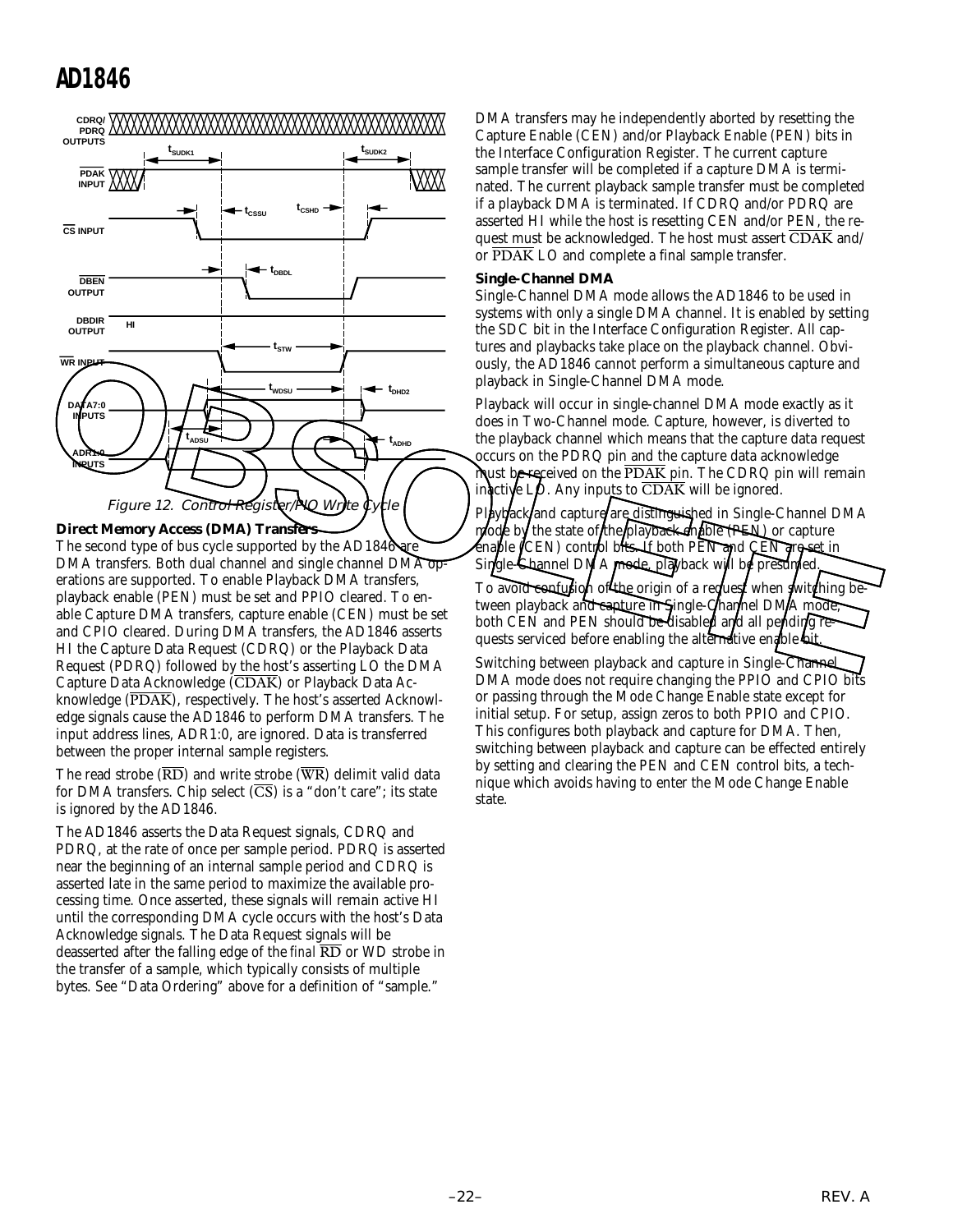#### **DMA Timing**

Below, timing parameters are shown for 8-Bit Mono Sample Read/Capture and Write/Playback DMA transfers in Figures 13 and 14. Note that in single-channel DMA mode, the Read/ Capture cycle timing shown in Figure 13 applies to the PDRQ and PDAK signals, rather than the CDRQ and CDAK signals as shown. The same timing parameters apply to multibyte transfers. The relationship between timing signals is shown in Figures 15 and 16.

The Host Interrupt Pin (INT) will go HI during the sample period in which the Current Count Register underflows. This event is referenced to the internal sample period clock which is not available externally.



Figure 13. 8-Bit Mono DMA Read/Capture Cycle





Figure 15. 8-Bit Stereo or 16-Bit Mono DMA Cycle



Figure 16. 16-Bit Stereo DMA Cycle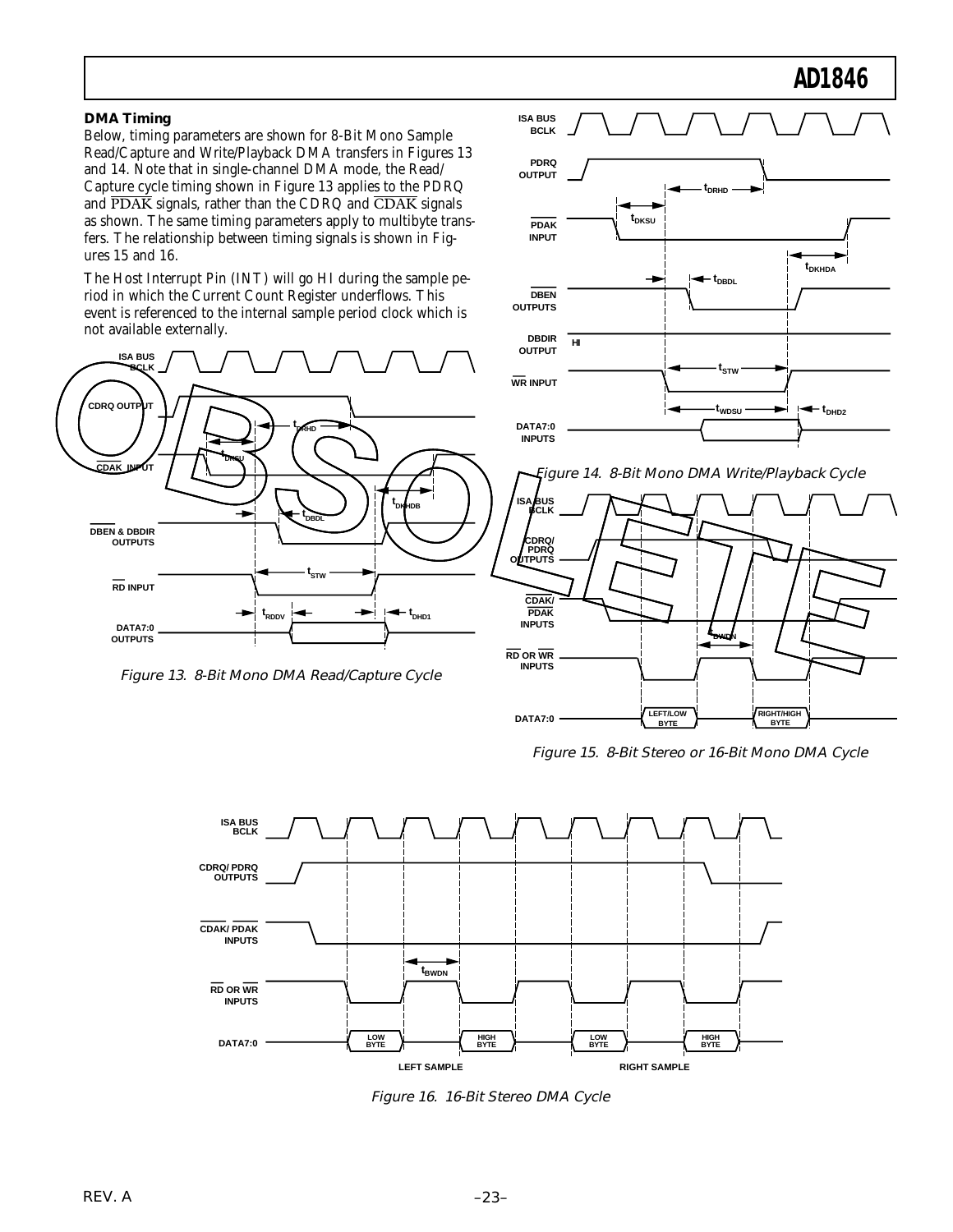#### **DMA Interrupt**

Writing to the internal 16-bit Base Count Register sets up the count value for the number of *samples* to he transferred. Note that the number of bytes transferred for a given count will be a function of the selected global data format. The internal Current Count Register is updated with the current contents of the Upper and Lower Base Count Registers when a write occurs to the Upper Base Count Register.

The Current Count Register cannot be read by the host. Reading the Base Count Registers will only read back the initialization values written to them.

The Current Count Register is decremented every sample period when either the PEN or CEN bit is enabled and also either the Transfer Request Disable (TRD) bit or the Interrupt Status (INT) bit is zero. An interrupt event is generated after the Current Count Register is **zero and an additional playback sample is** transferred. The INT bit in the Status Register always reflects the current internal interrupt state defined above. The external INT pin will only go active HI if the Interrupt Enable (IEN) bit in the Interface Configuration Register is set. If the IEN bit is zero, the external INT pin will always stay LO, even though the Status Register's INT bit may be set The Artices in Fourier Request Disable (TRD) bit is the internal term in the contract in the internal term in the term in the contract in the search of the search of the search of the search of the search of the search of

#### **POWER UP AND RESET**

The  $\overline{\text{PWRDWN}}$  pin should be held in its active LO state wh power is first applied to the AD1846. Analog Devices recommends waiting one full second after deasserting PWRDWN before commencing audio activity with the AD1846. This will allow the analog outputs to fully settle to the  $V_{REF}$  voltage level prior to system autocalibration. At any point when powered, the AD1846 can be put into a state for minimum power consumption by asserting PWRDWN LO. All analog and digital sections are shut down. The AD1846's parallel interface does not function; all bidirectional signal lines are in high impedance state.

Deasserting PWRDWN by bringing it HI begins the AD1846's initialization. While initializing, the AD1846 ignores all writes and all reads will yield "1000 0000 (80h)." At the conclusion of reset initialization, all registers will be set to their default values as listed in "Control Registers" above. The conclusion of the initialization period can be detected by polling the index register for some value other than " $1000 0000 (80h)$ .

It is imperative to autocalibrate on power up for proper operation. See next section.

#### **AUTOCALIBRATION**

The AD1846 can calibrate its ADCs and DACs to minimize dc offsets. Autocalibration occurs whenever the AD1846 returns from the Mode Change Enable state and the ACAL bit in the Interface Configuration register has been set. If the ACAL bit is not set, the RAM normally containing ADC and DAC offset compensations will he saved, retaining the offsets of the most recent autocalibration. Therefore, it is imperative to autocalibrate on power up for proper operation.

The completion of autocalibration can be determined by polling the Autocalibrate-In-Progress (ACI) bit in the Test and Initialization Register, which will be set during autocalibration. Transfers enabled during autocalibration do not begin until the completion of autocalibration.

The following summarizes the procedure for autocalibration:

- Mute left and right AUX1 and AUX2 inputs, and digital mix. (It is unnecessary to mute the DAC outputs, as this will happen automatically.)
- Set the Mode Change Enable (MCE) bit.
- Set the Autocalibration (ACAL) bit.
- Clear the Mode Change Enable (MCE) bit.
- The Autocalibrate-In-Progress (ACI) bit will transition from LO to HI within five sample periods. It will remain HI for approximately 384 sample periods. Poll the ACI bit until it transitions from HI to LO.
- Set to desired gain/attenuation values, and unmute DAC outputs (if muted), AUX inputs, and digital mix.

uring the autocalibration sequence, data output from the ADCs/is meaningless.  $J$  aputs to the DACs are ignored. Even if the user specified the muting of all analog outputs, near the end of the autocalibration sequence, analog outputs very close to will be produced at the line output.

### **CHANGING SAMPLE RATES**

To change the selection of the current sample rate requires Mode Change Enable sequence since the bits which control that selection are in the Clock and Data Format Register. The fact that the clocks change requires a special sequence which is summarized as follows:

- If autocalibration will take place at the end of this sequence, then mute AUX1 and AUX2 inputs and the digital mix.
- Set the Mode Change Enable (MCE) bit.
- In a single write cycle, change the Clock Frequency Divide Select (CFS2:0) and/or the Clock Source Select (CSS).
- The AD1846 now needs to resynchronize its internal states to the new clock. Writes to the AD1846 will be ignored. Reads will produce "1000 0000 (80h)" until the resynchronization is complete. Poll the Index Register until something other than this value is returned.
- Clear the Mode Change Enable (MCE) bit.
- If ACAL is set, follow the procedure described in "Autocalibration" above.
- Poll the ACI bit until it transitions LO (approximately 128 sample cycles).
- Set to desired gain/attenuation values, and unmute DAC outputs (if muted).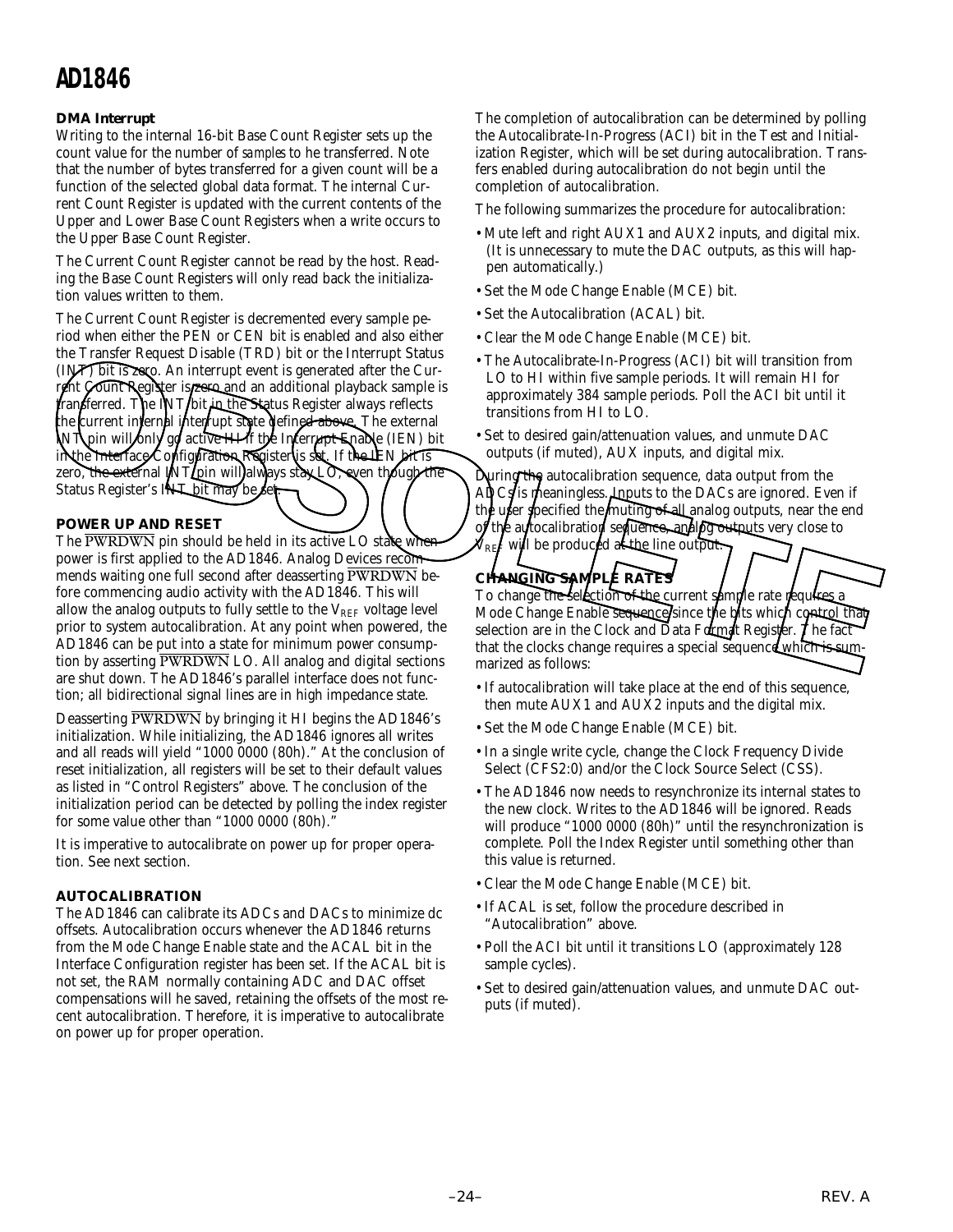#### **APPLICATIONS CIRCUITS**

The AD1846 Stereo Codec has been designed to require a minimum of external circuitry. The recommended circuits are shown in Figures 17 through 25. Analog Devices estimates that the total cost of all the components shown in these figures, including crystals but not including connectors, to be less than \$10 in the U.S.A. in 10,000 quantities.

See Figure 1 for an illustration of the connection between the AD1846 SoundPort Codec and the Industry Standard Architecture (ISA) computer bus, also known as the "PC-AT bus." Note that the 74\_245 transceiver receives its enable and direction signals directly from the Codec. Analog Devices recommends using the "slowest" 74\_245 adequately fast to meet all AD1846 and computer bus timing and drive requirements. So doing will minimize switching transients of the 74\_245. This in turn will minimize the digital feedthrough effects of the transeiver when driving the AD1846, which can cause the audio noise floor to rise.

Industry-standard compact disc "line-levels" are 2 V rms centered around analog ground. (For wther audio equipment, "line level" is much/more loosely defined. The AQ1840 SoundPort is a  $+5$  V only powered device. Line level voltage swings for the AD1846 are defined to be 1 V rms for a sine wave ADC input and 0.707 V rms for a sine wave DAC output. Thus,  $2 \text{ V}$  rms input analog signals must be attenuated and either centered around the reference voltage intermediate between  $0$  V-and +5 V or ac-coupled. The  $\bar{V}_{REF}$  pin will be at this intermediate voltage, nominally 2.25 V. It has limited drive but can be used as a voltage offset to an op amp input. Note, however, that dc-coupled inputs are not recommended, as they provide no performance benefits with the AD1846 architecture. Furthermore, dc offset differences between multiple dc-coupled inputs create the potential for "clicks" when changing the input mux selection. The temperature of the coupled in the Alberta Content of the Coupled The Content of the Coupled The Coupled The Content of the Coupled The Coupled The Coupled The Coupled The Coupled The Coupled The Coupled The Coupled The

A circuit for 2 V rms line-level inputs and auxiliaries is shown in Figure 17. Note that this is a divide-by-two resistive divider. The input resistor and 560 pF capacitor provides the single-pole of anti-alias filtering required for the ADCs. If line-level inputs are already at the 1 V rms levels expected by the AD1846, the resistors in parallel with the 560 pF capacitors can be omitted.

The circuit shown in Figure 17 will produce gain/attenuation step sizes for the auxiliary inputs which are a function of the programmed gain/attenuation.



Figure 17. 2 V rms Line-Level Input Circuits

Figure 18 illustrates one example of how an electret condenser mike requiring phantom power could be connected to the AD1846.  $V_{REF}$  is shown buffered by an op amp; a transistor like a 2N4124 will also work fine for this purpose.

Particular system requirements will depend upon the characteristics of the intended microphone.

Note that if a battery-powered microphone is used, the buffer and  $R_2$ s are not needed. The values of  $R_1$ ,  $R_2$ s, and C should be chosen in light of the mic characteristics and intended gain. Typical values for these might be  $R_1 = 20 \text{ k}\Omega$ ,  $R_2 = 2 \text{ k}\Omega$ , and  $C = 220 pF$ .



Figure 19 shows ac-coupled line outputs. The resistors are used to center the output signals around analog ground. If dc-coupling is desired,  $V_{REF}$  could be used with op amps as mentioned previously.



Figure 19. Line Output Connections

A circuit for headphone drive is illustrated in Figure 20. Drive is supplied by  $+5$  V operational amplifiers. The circuit shown ac couples the line output to the headphones.



Figure 20. Headphone Drive Connections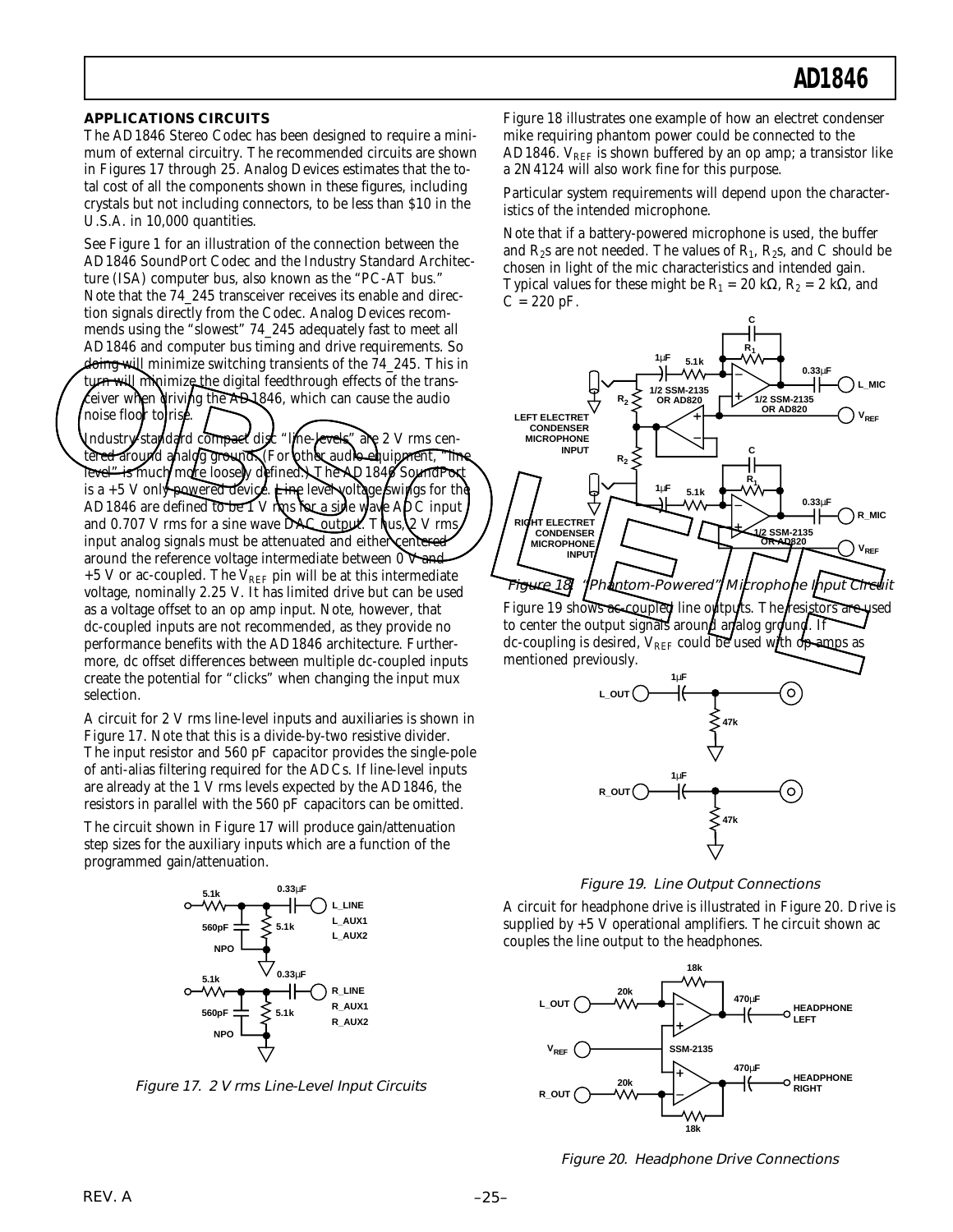Figure 21 illustrates reference bypassing.  $V_{REF}$  F should only be connected to its bypass capacitors.



Figure 21. Voltage Reference Bypassing

Figure 22 illustrates signal-path filtering capacitors, L\_FILT and R\_FILT. The 1.0 µF capacitors required by the AD1846 can be of any type. Note that AD1846s will perform satisfactorily with 0.1 µF capacitors; however, low frequency performance



The crystals shown in the crystal connection circuitry of Figure 23 should be fundamental-mode and parallel-tuned. Note that using the exact data sheet frequencies is not required and that external clock sources can be used to drive the crystal inputs. (See the description of the CFS2:0 control bits above.) If using an external clock source, apply it to the crystal input pins while leaving the crystal output pins unconnected. Attention should be paid to providing low jitter external input clocks.





Low cost ceramic resonators may be substituted for the crystals to supply the time base to the AD1846.

Analog Devices recommends a pull-down resistor for PWRDWN.

Good, standard engineering practices should be applied for power supply decoupling. Decoupling capacitors should be place as close as possible to package pins. If a separate analog power supply is not available, we recommend the circuit shown in Figure 24 for using a single  $+5$  V supply. This circuitry should be as close to the supply pins as is practical.



Figure 24. Recommended Power Supply Bypassing bg Devices recommends a split ground plane as shown in igure 25. The analog plane and the digital plane are connected directly under the AD1846. Splifting the ground plane directly under the SoundPort Codec is optimal because analog pins will be located above the analog ground plane and digital pins will be located directly above the digital ground plane for the best isolation. The digital ground and analog grounds should be tied together in the vicinity of the AD1846. Other schemes may also yield satisfactory results. If the split ground plane recommended here is not possible, the AD1846 should be entirely over the analog ground plane with the 74\_245 transceiver over the digital plane. Figure 22. External Filter Capacitors however, low frequency performance<br>
While designated and the capacitors however, low frequency performance<br>
While designated and particular terms of the capacitors in the crystal sche



Figure 25. Recommended Ground Plane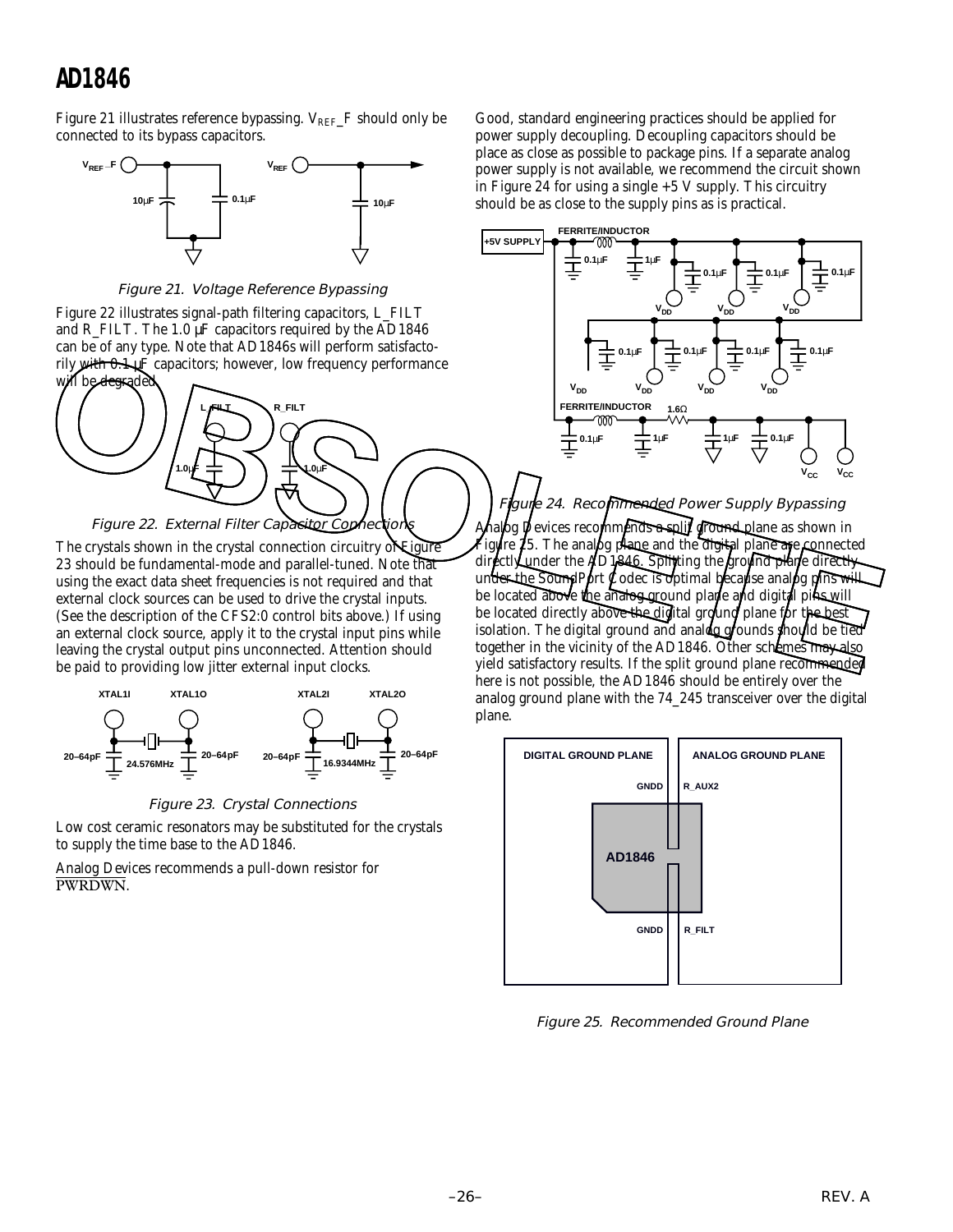#### **OUTLINE DIMENSIONS**

Dimensions shown in inches and (mm).